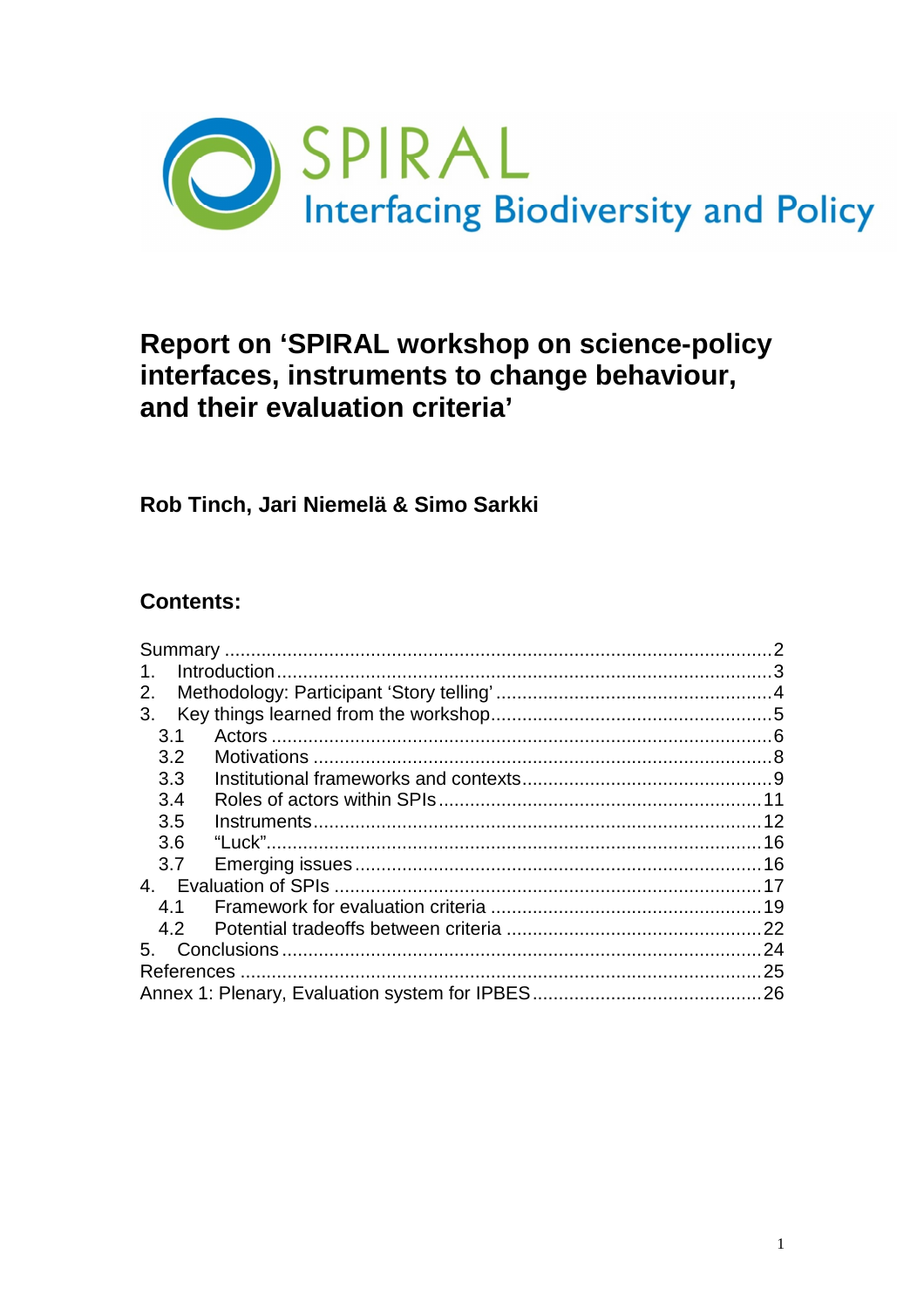## **Summary**

SPIRAL held a workshop (in Brussels, 3-4 March 2011) on science-policy interfaces (SPI), their use of instruments to influence behaviour, and the criteria by which they could be evaluated. This first workshop was primarily exploratory in nature, seeking to draw out some complex research issues relating to the ways in which SPIs can influence behaviour in more or less successful ways, and to ways in which these roles may be assessed.

Stakeholder involvement, clearly vital to the success of SPIs, is not a straightforward issue. If some groups are disengaged, others may consider the SPI as biased. On the other hand, increasing the number of participants in SPIs may reduce the efficient operation of the SPI. Providing motivations for diverse groups of stakeholders to participate may be challenging. Successful resolution of these challenges is an important success factor for SPIs.

In this context, key individuals - translators, champions and strong leaders may all have important roles to play. Attempts early in the development of SPIs to clarifying different roles and build common understanding about the issues can be important success factors. It was also noted in the workshop that luck often plays a role in effective SPIs, and building capacities and flexibility to take advantage of windows of opportunity can be important.

Independence of SPIs from particular political objectives was generally considered important. However, despite the ideal of neutral and disinterested scientist, in practice SPIs may have to present information in policy-relevant framings and perhaps engage in lobbying. Skilful balancing between independence, stakeholder involvement, and policy connections to achieve relevance (with policy connections), legitimacy (with stakeholder engagement) and credibility (with independence) provide another set of key challenges

Regarding evaluation, it was noted that formal evaluation is quite rare, but can be very useful. Performance should not be assessed too early, as the outcomes from SPI take time to emerge, but process-oriented evaluation can be useful at all stages. Evaluation requires a clear framework of objectives, and indeed one of the benefits of evaluation can be the reflection entailed by the requirement to specify what the goals are.

Future work in SPIRAL will include further exploration of the evaluation criteria and development of metrics for their implementation. Research will consider the relevance of the criteria in different contexts, and in particular how the features of SPIs link to success or failure, and how different objectives may be traded off. This will involve empirical cases, via interviews, and a second workshop late in 2011 that will focus on verification of the developed criteria.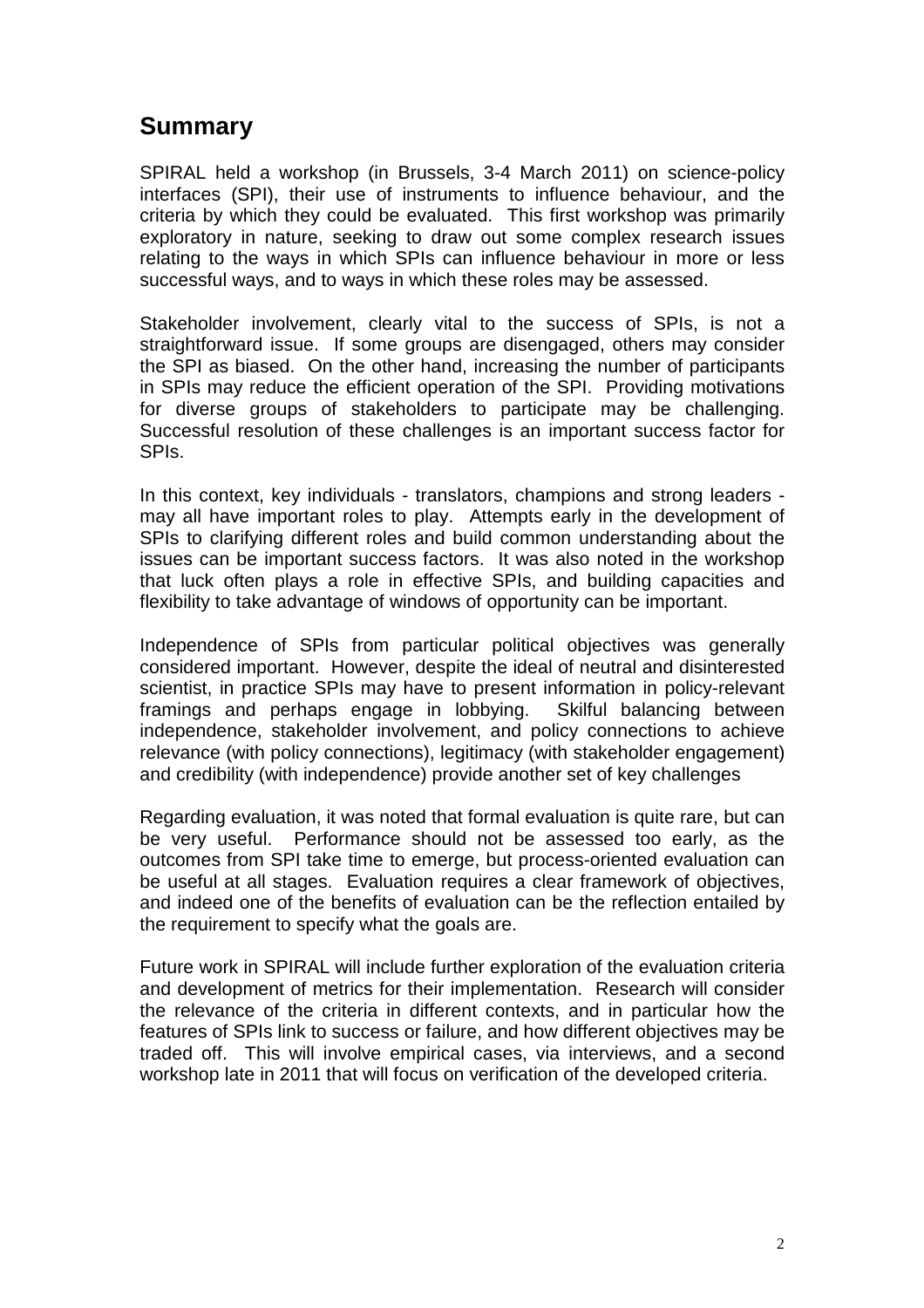## **1. Introduction**

In response to a widespread recognition of important gaps in biodiversity governance and the integration of biodiversity science and policy, sciencepolicy interfaces are currently being designed, implemented and strengthened at national and international levels, as well as at smaller scales. Major wellpublicised examples include IPBES and the TEEB project. The SPIRAL project (Science-Policy Interfaces for Biodiversity: Research, Action and Learning, http://www.spiral-project.eu/) aims to enhance our understanding of science policy interfaces in the context of biodiversity, and to help improve the connectivity of science and policy in biodiversity governance.

In SPIRAL, we define science-policy interfaces as social processes which encompass relations between scientists and other actors in the policy process, and which allow for exchanges, co-evolution, and joint construction of knowledge with the aim of enriching decision-making and/or research.

Various instruments or tools for influencing behaviours (for example scenarios, targets, indicators) are used, supported or produced by SPIs. Such instruments may be implemented and used by governments but also by other actors, such as international organisations, NGOs, and private sector actors. The 'target audience' of an instrument could be the general public, business managers, decision makers, policy makers, researchers... anyone whose behaviour and decisions could have a direct or indirect impact on biodiversity. In short, instruments are means of influencing behaviour.

SPIRAL held an intensive workshop (in Brussels, 3-4 March 2011) on science-policy interfaces, their use of instruments to influence behaviour, and the criteria by which they could be evaluated. This workshop is part of an analysis of instruments used to encourage policies and behaviour that reduce negative human impacts on biodiversity.

The workshop aimed to assess ways in which such instruments are developed, supported and used by various science-policy interfaces, leading to an improved understanding of how various instruments work in practice and how science-policy interfaces make use of them.

The workshop also aimed to identify evaluation criteria for science-policy interfaces. The draft set of evaluation criteria produced will be fed into a second workshop, which will be organised late in 2011, and will focus on 'testing' these evaluation criteria in different contexts within which sciencepolicy interfaces and associated instruments operate.

This report present the workshop methodology based on "story-telling" and summarizes the main results of this process. This report also presents key lessons learned from the workshop, going into more details on 'actors', 'motivations', 'institutional frameworks', 'roles', 'instruments', 'role of luck' and 'emerging issues'. This is followed by a discussion of evaluation criteria for SPIs, developed based on the workshop discussions, and identifying potential tradeoffs among the criteria. Results from a plenary session specifically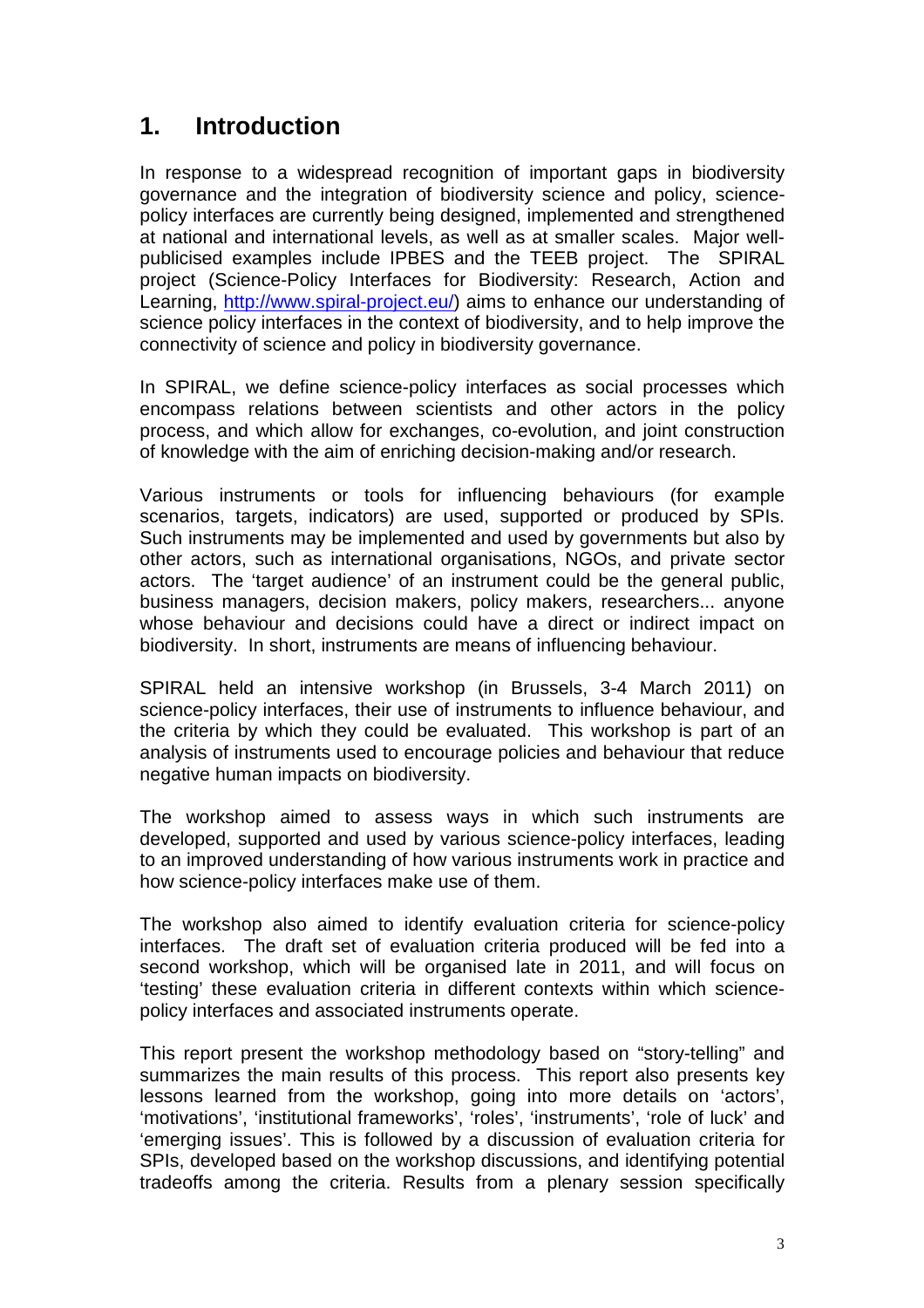relating to the development of evaluation methods for IPBES are presented in annex 1.

# **2. Methodology: Participant 'Story telling'**

After general introductions, the workshop began with 'story telling' sessions in which each invited participant briefly (c. 10-15 minutes) described their experience with a biodiversity-related science-policy interface, where a behavioural change was sought. These stories were followed by a discussion (c. 20 minutes) exploring points of interest and seeking to draw lessons from the story. For each story, the listeners were tasked with noting responses to one of a specific set of questions:

- Q1a. What science-policy process is the story about? What were its key features?
- Q1b. What were the objectives of the science-policy process outlined in the story?
- Q2a. Whose behaviour was influenced, and/or whose behaviour was intended to be influenced?
- Q2b. How was this influence exerted (or how is it hoped that this influence will be exerted)?
- Q3 What kind of control did different actors in the SPI have over the science-policy process?
- Q4 Was the science-policy process evaluated (and if so, by whom, when and how)?
- Q5 Were the instrument(s) for influencing behaviour evaluated (and if so, by whom, when and how)?

The participants provided a very diverse range of stories, ranging from major international initiatives drawing on multiple research and policy communities, to specific national and local SPIs, individual projects, and SPIs focussing on a specific issue (table 1).

The following discussion pulls out the common threads and conclusions from the 'story telling' session and other workshop discussions to be used as a means of providing shared background material for development and learning during the workshop.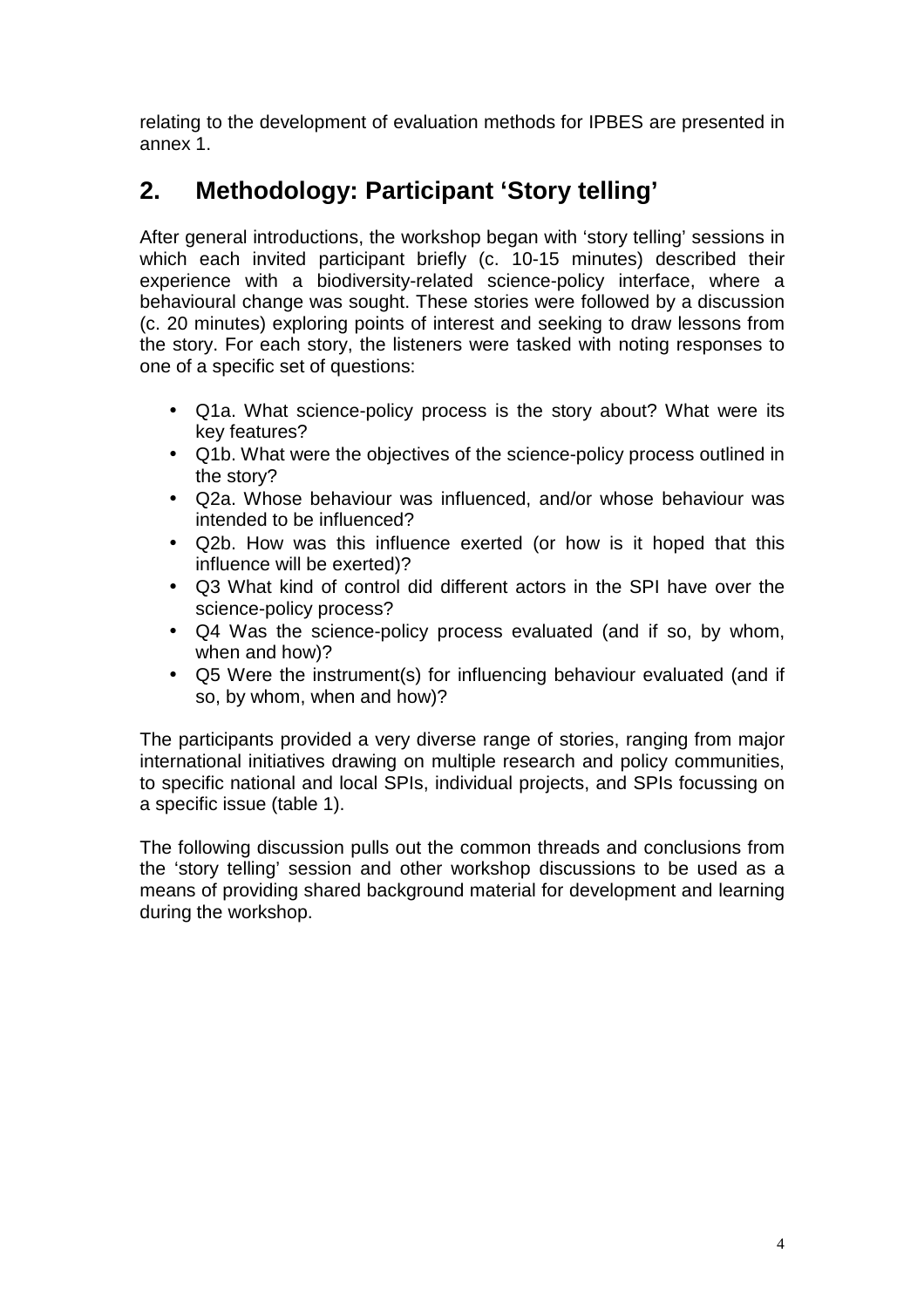#### **Table 1: Participants and story titles**

| <b>Participant</b>      | <b>Affiliation</b>                                          | Story about:                                                         |
|-------------------------|-------------------------------------------------------------|----------------------------------------------------------------------|
| Neville Ash             | <b>UNEP</b>                                                 | The Millennium Ecosystem                                             |
|                         |                                                             | Assessment                                                           |
| <b>Helen Baker</b>      | <b>JNCC, Joint Nature</b>                                   | Enhancing policy relevance of                                        |
|                         | <b>Conservation Committee, UK</b>                           | ornithological data                                                  |
| Ben ten Brink           | PBL, Netherlands                                            | Strengths of visualising bio-                                        |
|                         | <b>Environmental Assessment</b>                             | indicators                                                           |
|                         | Agency                                                      |                                                                      |
| Aysegül Cil             | <b>ECNC, European Centre for</b>                            | Local nature protection in the                                       |
|                         | Nature Conservation,                                        | <b>Balkans</b>                                                       |
|                         | <b>Netherlands</b>                                          |                                                                      |
| <b>Anne Franklin</b>    | Royal Belgian Institute of                                  | Integrating biodiversity in<br>development cooperation               |
|                         | Natural Sciences, Brussels                                  | Clearing house mechanism for                                         |
| Paula                   | <b>Environmental Change</b><br>Institute, Univ. Oxford, UK  | impacts of climate change on                                         |
| Harrison                |                                                             | biodiversity                                                         |
| Thomas                  | DG Research, European                                       | Biofuel discussions at the SBSTTA                                    |
| Koetz                   | Commission                                                  | of the CBD CoP                                                       |
| Martin                  | DG Research, European                                       | Research funding for squirrel                                        |
| Sharman                 | Commission                                                  | contraception                                                        |
| Rania S.                | <b>European Environment</b>                                 | Use of Natura 2000 data and                                          |
|                         | Agency, Copenhagen                                          | modelling                                                            |
| Spyropoulou<br>Hans Vos |                                                             |                                                                      |
|                         | Formerly European<br><b>Environment Agency</b>              | The Economics of Ecosystems and<br>Biodiversity (TEEB) assessment(s) |
|                         | Milieu, Brussels                                            | Wetland restoration in lagoon of                                     |
| Tony<br>Zamparutti      |                                                             | Venice                                                               |
| <b>SPIRAL</b>           |                                                             |                                                                      |
|                         |                                                             |                                                                      |
| personel                |                                                             |                                                                      |
| Heidi                   | <b>Research Institute for Nature</b><br>and Forest, Belgium |                                                                      |
| Demolder                |                                                             |                                                                      |
| <b>Ulrich Heink</b>     | <b>Helmholtz-Centre for</b>                                 |                                                                      |
|                         | environmental research,                                     |                                                                      |
|                         | Germany                                                     |                                                                      |
| Sybille van             | Median, Spain                                               |                                                                      |
| den Hove                |                                                             |                                                                      |
| Jari Niemelä            | Univ. of Helsinki, Finland                                  |                                                                      |
| Rob Tinch               | Median, Spain                                               |                                                                      |
| <b>Allan Watt</b>       | The Centre for Ecology &                                    |                                                                      |
|                         | Hydrology, UK                                               |                                                                      |

# **3. Key things learned from the workshop**

The stories told by participants covered a wide range of formal and informal science-policy interfaces. Some general themes arose across the stories, including the importance of **'tipping points'** – critical moments that helped the SPI and/or its influence to move forward. These 'tipping points' included examples where the constraints of institutional framing and inertia were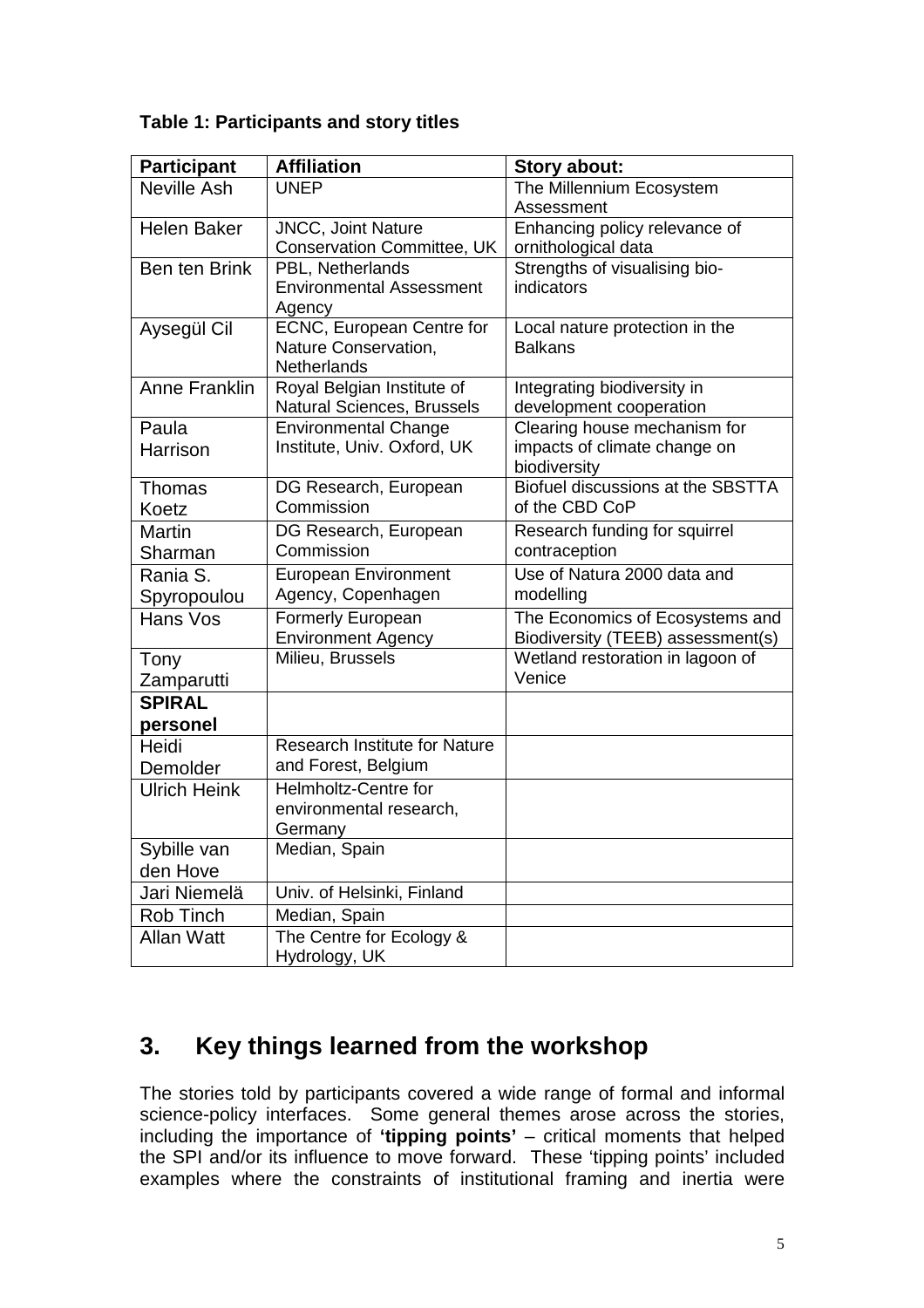broken, and cases in which an element of luck played an important role. On the human side, several cases demonstrated the potential importance of strong individuals in key roles such as science-policy **'translators' and 'champions'** of the SPI in strategic locations.

On the other hand, no simple, common and generalisable 'magic bullet' for successful SPIs could be identified. The important themes when explaining success and failure of SPIs in different cases included the role of **constraining institutional frameworks, human factors including competence, clarity of roles, and ability to adapt and take an advantage from 'tipping points'**. Relationships between institutional framings and policy processes can be highly complex and nested. This can shape what is possible, and impacts on how people as members of SPIs can act in different situations. Institutional framing and inertia were keys factors in cases in which SPIs failed to exert influence.

Despite the complexity of factors for successes and failures of SPIs and instruments, we attempted to develop draft evaluation criteria for SPIs, and also to map potential tradeoffs among the criteria (section 4). Given the multiplicity of SPIs and instruments, future work will need to consider how the evaluation criteria and tradeoffs play out in different contexts. Before presenting the draft evaluation criteria we consider the themes identified as important from the workshop discussions.

### **3.1 Actors**

Different SPIs are driven by **variety of actors**, and the SPI is generally very **dependent on the individuals** forming it, and the ways in which they interact. The performance of members of the SPIs is crucial in explaining successes and failures of SPIs to influence behaviour. We may think of SPIs as based on rational behaviour, but this requires a wide interpretation: people have different kinds of 'rational' objectives. Thus, even thought there may not be rigid institutional framings, still actors 'bargain' for the construction, form and development of the SPI, following their world view and objectives.

One participant introduced the idea that every individual involved carries a "personal SPI" inside his/her head, and these come complete with individual "institutional frameworks", personalities, backgrounds, skills, knowledge and values that shape interactions with others. Thus, **individuals and their diverse rationalities have key roles in successes and failures of SPIs**.

The combination of different individuals builds up into communities and interfaces, and also brings challenges. People who view the world or work in specific ways can tend to resist, or even be antagonistic to, those who think in other ways. One example given was resistance in a conservation community, trained in the use of field data, to accept modelling and earth observation based alternatives. There is inertia, and only those who really need the results are willing to bridge the gap. There may also be hysteresis, if early efforts are frustrating, fail to bear fruit, or even result in negative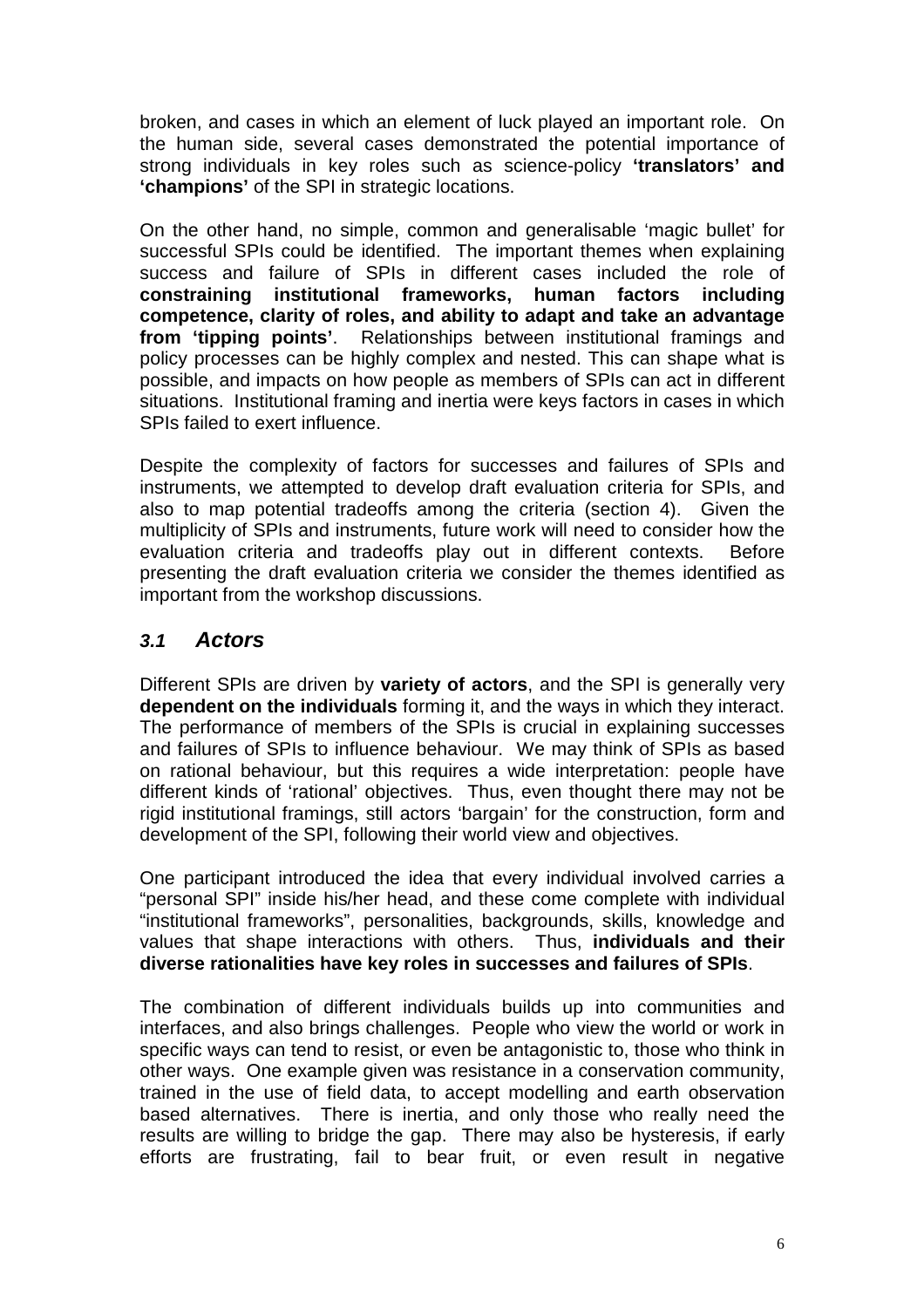consequences – "once bitten, twice shy" – even though, rationally, it is to be expected that some teething troubles might occur in any novel interaction.

Breaking down inertia and overcoming troubles in initiating new practices are therefore crucial, but can require participants to move outside their 'comfort zones', and **a SPI can only function effectively if there is acceptance and trust among participants**. Knowledge is not evenly distributed: policy makers have to trust science judgements at some point, while scientists need to trust the policy needs and questions. Trust may take time to develop, but can more quickly be damaged. Consideration of these potential difficulties, and the results of the stories presented, led participants to agree on the potential importance of two features:

- "**Early barrier breakdown meetings"** at which the communities potentially involved in fledgling SPIs can meet to explore areas of contradiction and friction, and seek to find constructive paths to enhance the prospects of the SPI.
- **At all stages, a third-party "translator"** with the role of facilitating interactions and building trust. This translator role requires people with understanding of the different "sides" – their objectives, constraints, views – and the ability to facilitate communication in forms understandable by all parties.

We may consider these features as kinds of instrument seeking to influence the different actors in a SPI to communicate in open and constructive ways. The translator role can be an important ongoing part of a functioning SPI, aiding its operation, performance evaluation and evolution, but it was also stressed that this is more an art than a science: one size does not fit all, and part of the problem is the complexity of putting a diverse group of people together. Getting the best out of the individuals involved in a SPI is heavily dependent on the characteristics and personalities of the participants, as well as on the institutional frameworks and constraints. Working through this to develop a well-timed and well-functioning connection between science and policy is a key to success.

The concept of 'translators' between distinct and possibly divergent groups and objectives links to ideas of boundary objects and boundary organizations as integrators of science and policy (e.g. Guston 2001). Discussions at the workshop suggest that **successful boundary work can not be fully planned, but must be designed to be adaptable to complex situations on a case-by-case basis**. The results of the workshop also suggest that relevant boundaries may exist not only between science and policy, but also between different individuals in both scientific and policy realms.

An important corollary to the observation that SPIs are formed of interacting individuals is that **the success of the SPI can depend heavily on particular strongly motivated and/or strategically placed individuals**. Several of the successful 'stories' involved key individuals who were crucial in initiating an SPI, and/or keeping it going through difficult times, resolving problems. securing funding and so on. In some cases these were intermediaries or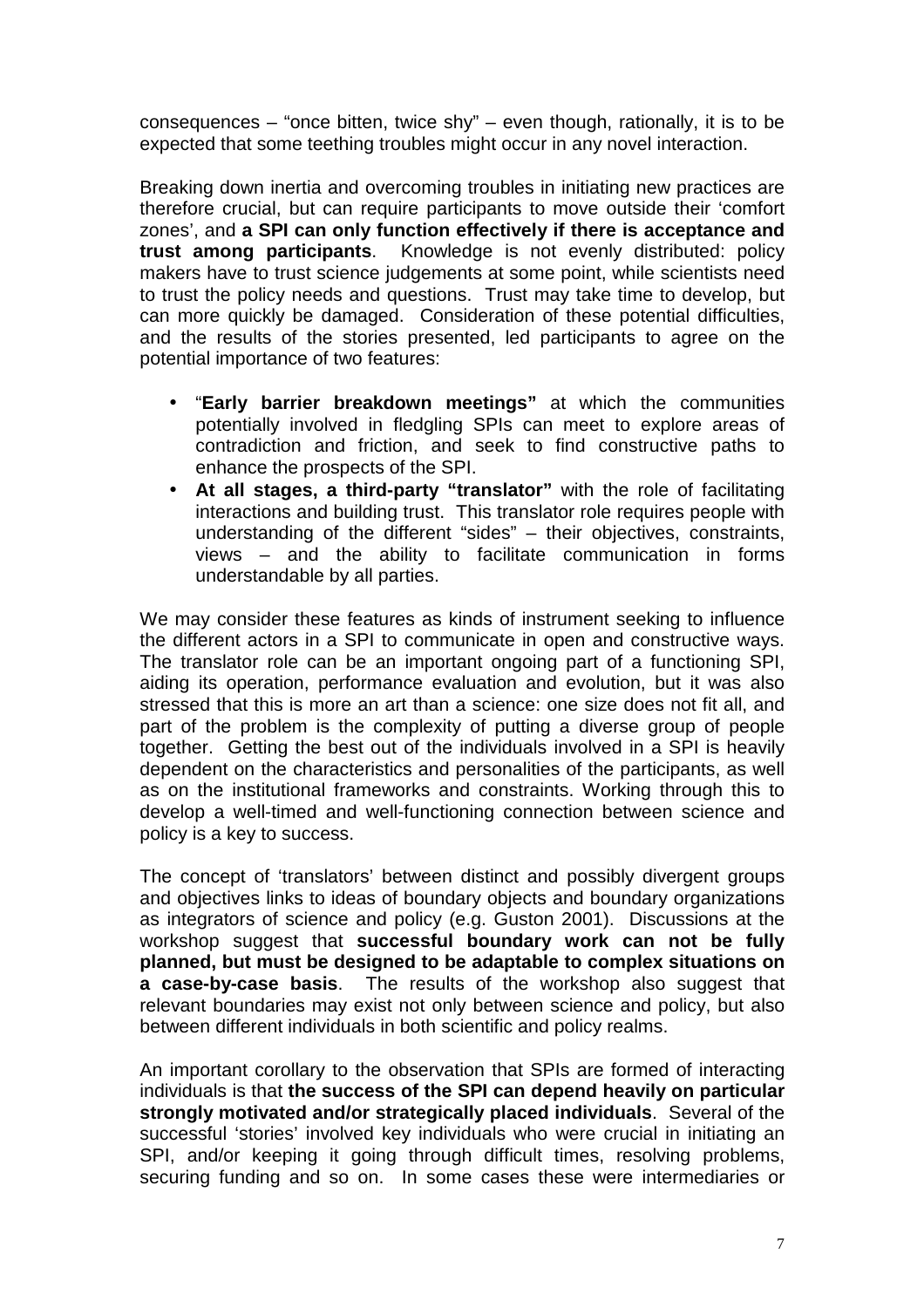translators as noted above. In others, the importance of powerful "champions" within funding bodies or policy agencies had been observed by workshop participants. These 'champions' and 'translators' may not be directly involved day-to-day, but are there to support the SPI at crucial moments. Charismatic leaders, able to bridge constituent communities, can also be important.

### **3.2 Motivations**

Motivation for people to participate is essential for a successful SPI: all parties need to see some benefit, personally or professionally, to participation. As scientists, we are especially familiar with the observation that, where career progress focuses primarily or exclusively on research output, participation in SPIs (other than where directly related to research funding) can represent an important time cost for scientists, with no clear 'payback'. Thus **making incentives for scientists to get involved in SPIs is important** – for example, in the form of formal recognition within performance assessments and career progression, and/or through attaching outreach conditions to research funding.

In the UK, NERC's 'Pathways to Impact' requirement is designed to encourage researchers to make investments in SPIs. "All research proposals submitted to NERC should be accompanied by 'a pathways to impact' – document"<sup>1</sup> that must explain:

- who may benefit from or make use of the research;
- how they might benefit and/or use the research;
- methods for disseminating data, knowledge and/or skills in the most effective and appropriate manner.

Funds are made available to support activities identified in the pathways to impact document. The aim is to ensure that researchers are encouraged and supported to make policy connections as part of the grant, but though all proposals must do this, it is also stated that the pathways to impact document forms a secondary criterion, with scientific excellence and suitability of the applicant coming first. However, this requirement does seek to ensure that these issues are addressed and that resources are planned for outreach activities.

**The policy side also needs incentives to participate, and often there can be problems due to lack of funds, and limited interest from individuals under considerable time pressure, for participating in such interfaces**. The EPBRS (The European Platform for Biodiversity Research Strategy) can be considered as an example: policy makers are not used to going to such meetings, and getting permission and funding to go can be difficult. Often they do not have time to invest in attending and in preparation. Policy makers

 $\overline{a}$ 

<sup>&</sup>lt;sup>1</sup> http://www.nerc.ac.uk/funding/application/pathwaystoimpact.asp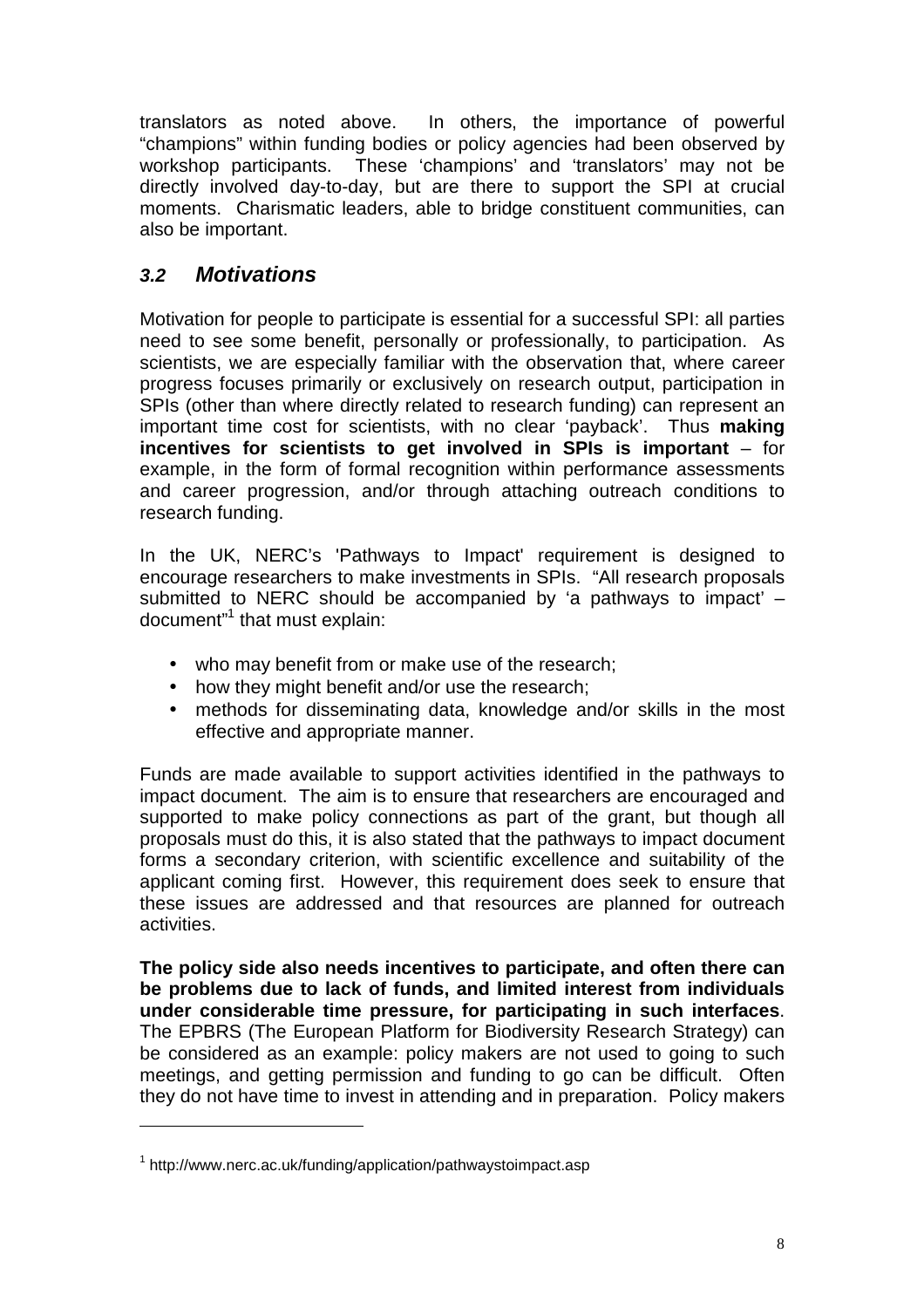tend to have very wide briefs, and their bosses' briefs are even broader, so they really don't have time for details of research, except in cases of strong personal interest and time devoted outside working hours. Signals are often swamped at higher levels of the hierarchy, so early career policy makers who could find time to become involved are not being encouraged to do so, and/or find that their reporting back has little visible impact.

### **3.3 Institutional frameworks and contexts**

The actors within SPIs are constrained not only by their individual characteristics but also by the institutional frameworks and career paths in the institutions they represent. The SPI itself, and the instruments it may be able to use, are in turn constrained by the broader framework of the SPI's participating institutions, target audiences and the broader policy contexts it inhabits.

Workshop participants stressed **the importance of mapping and planning for the SPI, aiming to build collective understanding of the social, cultural, economic, and power contexts within which it is to operate**. Building collective understanding and trust takes time, and requires an arena and a policy process within which clear targets can be stated and value can be organised for all participants. Mismatches in SPIs objectives, individual views, and contexts can be persistent, due to institutional inertia, insufficient or divergent understandings of how the system works, and vested interests. So it is important early on to invest in alternative models and work out a structure and form that will meet all the requirements and needs of the various participants as well as fit into the contexts in which the SPI works.

Placing the SPI in the context of (political) decision-making processes is vital. However, ideology within certain institutions can hamper this process. For example the political focus on 'sustainable economic growth' gives rise to serious conceptual problems for scientists working with environmental constraints and thresholds. The proposed solution for decoupling environment and economy through 'resource efficiency' is feasible only up to a point, and limits discourse to a relatively narrow set of options. Such institutional paradigms can hamper SPIs and their integration in complex issues and contexts.

**Co-evolution and dialogue between demand and supply is important.** Research funding needs to be aligned with policy needs, and policy makers should acknowledge that research takes time, so getting answers takes time. There can be cases where by the time the answer is there, the question is no longer relevant, because politically important questions have changed. This may reflect a failure in the communication process between a SPI and its policy context: though not all political changes can be planned for sufficiently in advance, yet **it can be possible for a SPI to scan horizons, plan for flexibility and even play a role in shaping the next generation of political questions**.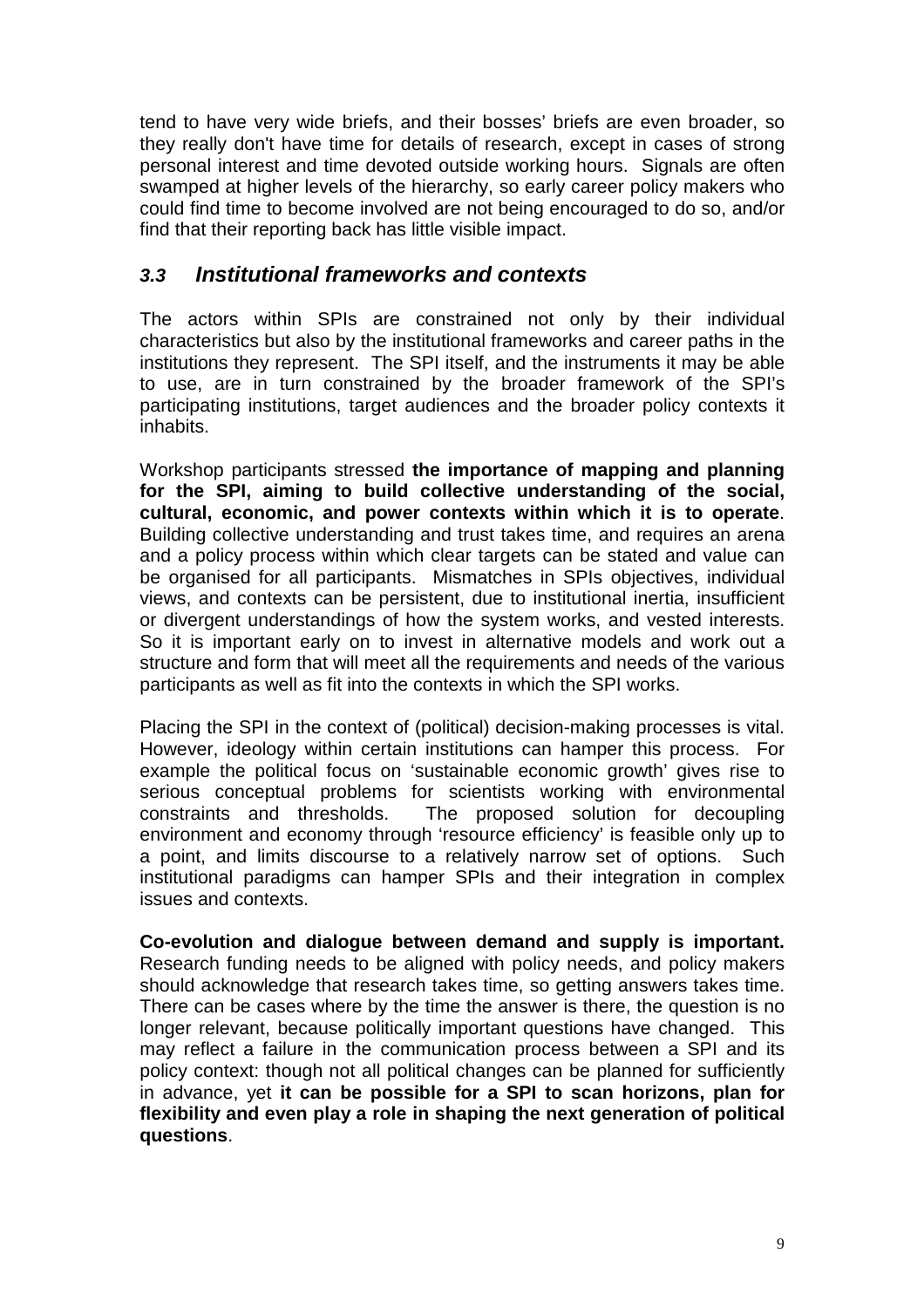Participants felt it was important that not all research should be focused on immediate policy needs: independent and "blue skies" research is also important, and should be supported by SPIs. It was seen that **generating evidence on emerging issues and looking ahead of the immediate political game is important**. SPIs can play a role in shaping the next generation of policy needs, including by clear framing and communication of important ideas, whether novel or (academically) well-established. The example of ecosystem services was cited: the approach is not especially new, and many of the related concepts go back several decades in the science literature. But the more recent synthesis has now been taken up strongly by policy actors and stakeholders. And in turn, this has led to a striking increase in scientific research in the field: a form of positive feedback, or 'virtuous circle' of policy interest and research results, that can be nurtured by strong and effective SPIs. There can also be a danger of 'lock-in', however, if SPIs become too strongly focused and grounded in a specific paradigm.

**The contexts around the SPI can have an important influence on what arguments are accepted as being valid, and with what weights, and therefore on what arguments are likely to be effective.** Of course this will alter the appropriate choices of instruments and strategies for the SPI. In one of the stories, the Venice Lagoon case, the sediment replacement is quite expensive, but nonetheless economics arguments were not particularly relevant. The economic arguments were not seen as important by people on the conservation side, the construction consortium was happy to be paid, and the government did not seem concerned. "Value for Money" is not a particularly salient concept in Italian politics. There is a significant contrast with, for example, the UK focus on 'resource efficiency', leading to much less use of hard engineering solutions.

More generally this is an important **cultural question – what arguments are considered valid and important**? One participant cited Greece, where money is spent on hugely expensive capital projects without much attention to cost, and generally it is "not done" to talk about doing things more cheaply. Thus arguments that may be very important in one part of the world may be relatively minor elsewhere. Similarly, the social status accorded to scientists and to science varies from country to country. In the UK, status is (or perhaps was) high; some other countries would not be so deferential, and the policy side would be less open to accepting relevance of scientific evidence.

There are also **important challenges in bringing all stakeholders into biodiversity and conservation governance and associated SPIs**. In the UK, for example, one of the key issues in biodiversity conservation generally has been getting landowners and farmers on-board, through a combination of demonstrating the importance of ecosystem services to private activities, creating compensation schemes (such as Higher Level Stewardship) to encourage environmentally beneficial land management practices, and emphasising the social and cultural role of landowners in protecting the environment.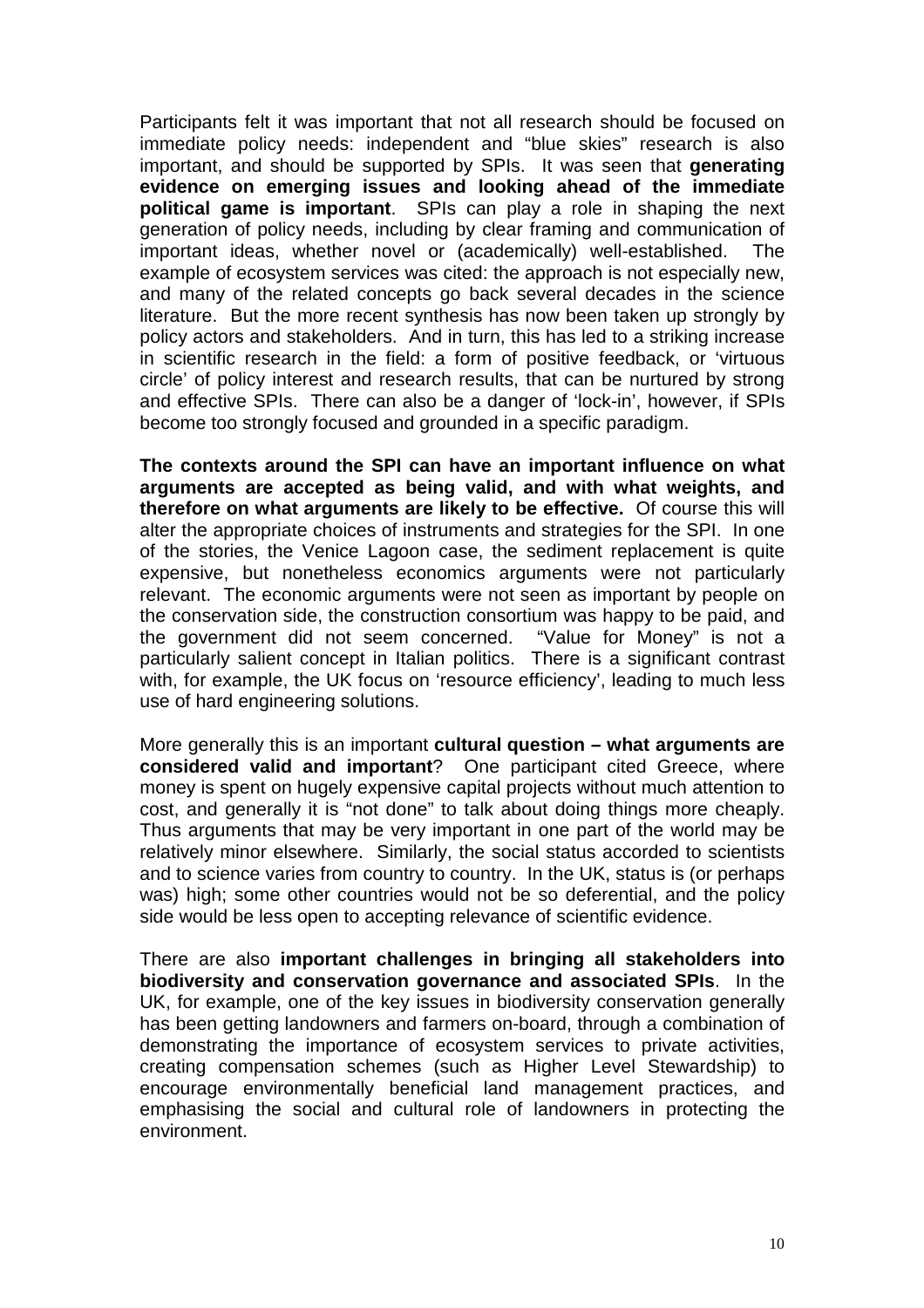The above considerations stress important **critiques to linear models of science-policy interfaces.** 'Translate and transfer' models assume uptake of science by politicians as long as the science is made available for policy makers. In this way 'science speaks truth to power' (Van Kerkhof & Lebel 2006). But science is sometimes too slow to speak truth to power, as the relevant questions for policy have changed before science can supply answers. Science may not be able to provide objective or holistic answers, as the institutional frameworks within which the scientists operate may carry assumptions in form of scientific paradigms. The communication and interpretation of science may differ according to cultural and political contexts, where valuation of science in policy circles varies. And various contextual issues can determine which pieces of science rise up policy agendas, and what science is funded.

Steven Yearley (e.g. 2002), and other constructionists, have emphasized that environmental problems are "socially constructed", meaning that the importance of different questions in policy circles is not based on "material reality" of scientific evidence, but on that how well and by whom different problems are articulated. The evidence can be published by science, but the ways in which different evidence is integrated with policy agendas depends on a complex range of factors. Of course, one important set of factors relate to the existence and functioning of SPIs, and how they interface with policy makers and their agendas.

### **3.4 Roles of actors within SPIs**

As noted by individual workshop participants, different actors in the SPI have their own values and agendas. This reflects a more sophisticated approach to SPIs than the old "truth speaking to power" conception noted above. Nevertheless people can play many different roles within any SPI framework. Participants found some interest in Roger Pielke's (2007) categorisations from "The Honest Broker: Making Sense of Science in Policy and Politics". These are:

- Pure Scientist no interest in the policy decision
- Science Arbiter answers to factual questions of policy makers, but does not tell what the policy-makers should do
- Issue Advocate pushing an agenda, closing down and presenting only limited amount of policy options
- Honest Broker showing policy options, opening up

Pielke also stresses the possibility of 'stealth issue advocacy' – appearing to be an honest broker, science arbiter, or pure scientist, while actually pushing a personal agenda.

**The "honest broker" caricature remains in many ways the idealised vision of neutral participants, but in reality there is some disagreement over the appropriate or acceptable forms of behaviour**. It was noted that elements such as passion, dreams, and rhetoric can be important in practice for achieving certain outcomes. And there may be a significant disadvantage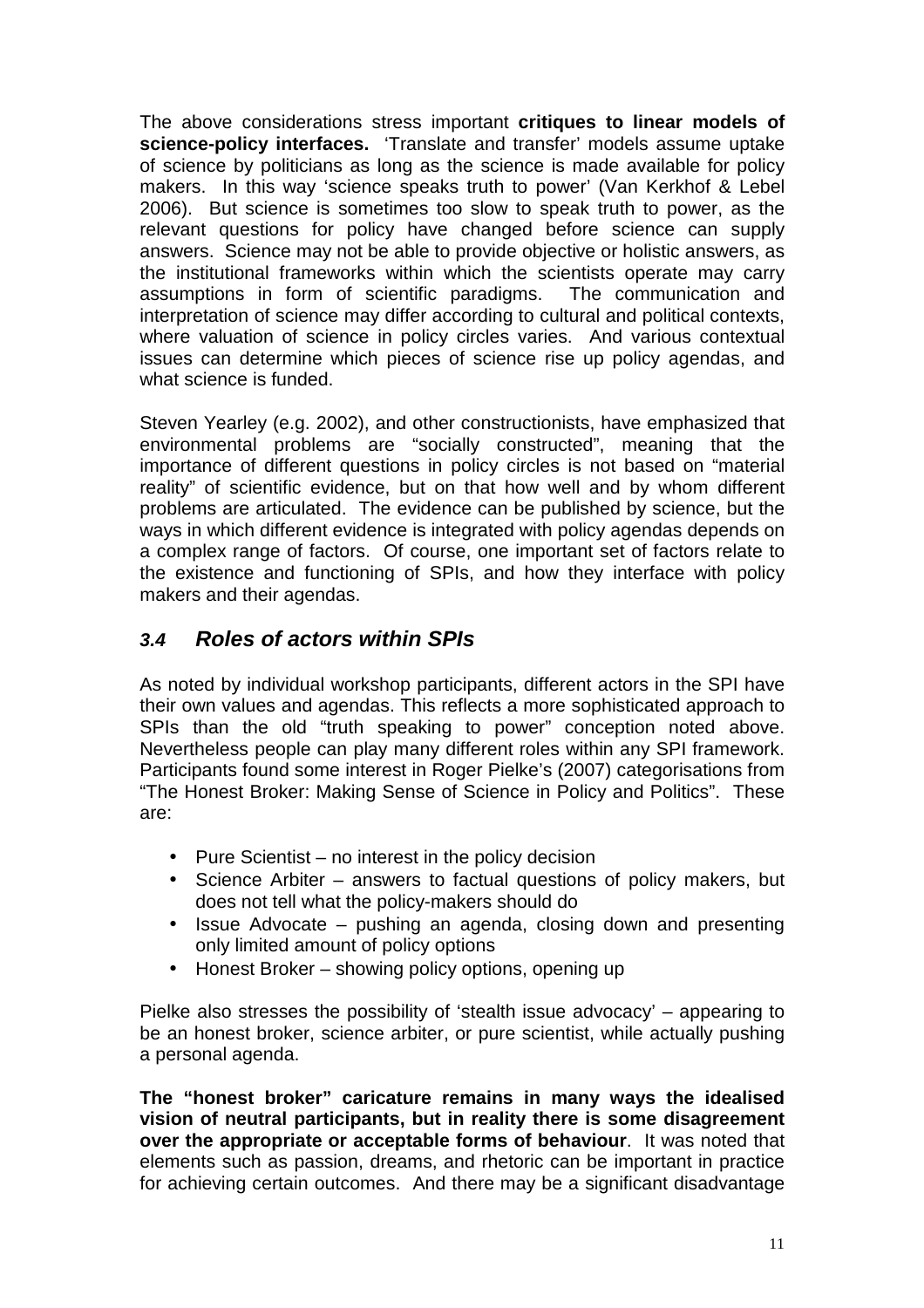in playing a completely "honest broker" strategy if others in the SPI are using advocacy strategies. There was also general agreement on the importance of "knowing your enemies" – and also your friends – in any SPI context: it can be important to build coalitions to support certain agendas, and also to know when not to push a point that is likely to be lost.

Some participants suggested that lobbying SPIs do not work as SPIs since lobbying is a different category of activity. Others argued that NGOs commission and use research, have been effective in SPIs, and in some cases do play the role of SPI. WWF was cited as one example of a successful and important player. **Issue advocacy is not necessarily seen as a bad thing**: the "honest broker" may be an idealised role, but will that make things move? One participant noted that "we have been doing "pure science" for years; are we getting anywhere?"

Others stressed that it can be essential to frame arguments in ways that suggest to policy makers that the results are supporting policy objectives: "politicians are not interested in facts, but in facts that support their views!" So, to **make policy makers interested, scientists need to show how the evidence is related to policy interests**. This rather provocative stance highlights a fundamental tension regarding the actual and appropriate roles of scientists within SPIs, and indeed of SPIs more generally. At various points in the workshop, participants noted that

- SPIs should be evidence-based, linking to clearly defined policy needs.
- Lobbying is a valid part of SPIs that should seek to enhance the integration of science into policy and even shape policy agendas.
- Whether appropriate or not, if SPIs don't lobby, they will be ignored.
- Whatever the ideal may be, it may simply be impossible to depoliticise SPIs, and in practical terms scientists have to work with that.

We may have moved beyond "truth speaking to power", but what replaces it is somewhat nebulous and difficult to pin down. However, there was some agreement that **transparency is important, and that legitimacy and successful functioning of SPIs can be enhanced by the existence of shared ownership and mutual benefits**. Stakeholder involvement and ownership of the process were seen as key success factors, and it was noted that scientific credibility on its own, without (perceived) legitimacy, was not likely to be effective.

### **3.5 Instruments**

A wide range of instruments was discussed at the workshop, taking a broad definition. Instruments may be used by governments, international organisations, NGOs, and private sector. **The target audience of an instrument could be the general public, business, decision makers, policy makers, researchers, SPI participants, or anyone whose behaviour and decisions impact directly or indirectly on biodiversity.** 

Instruments can be split into: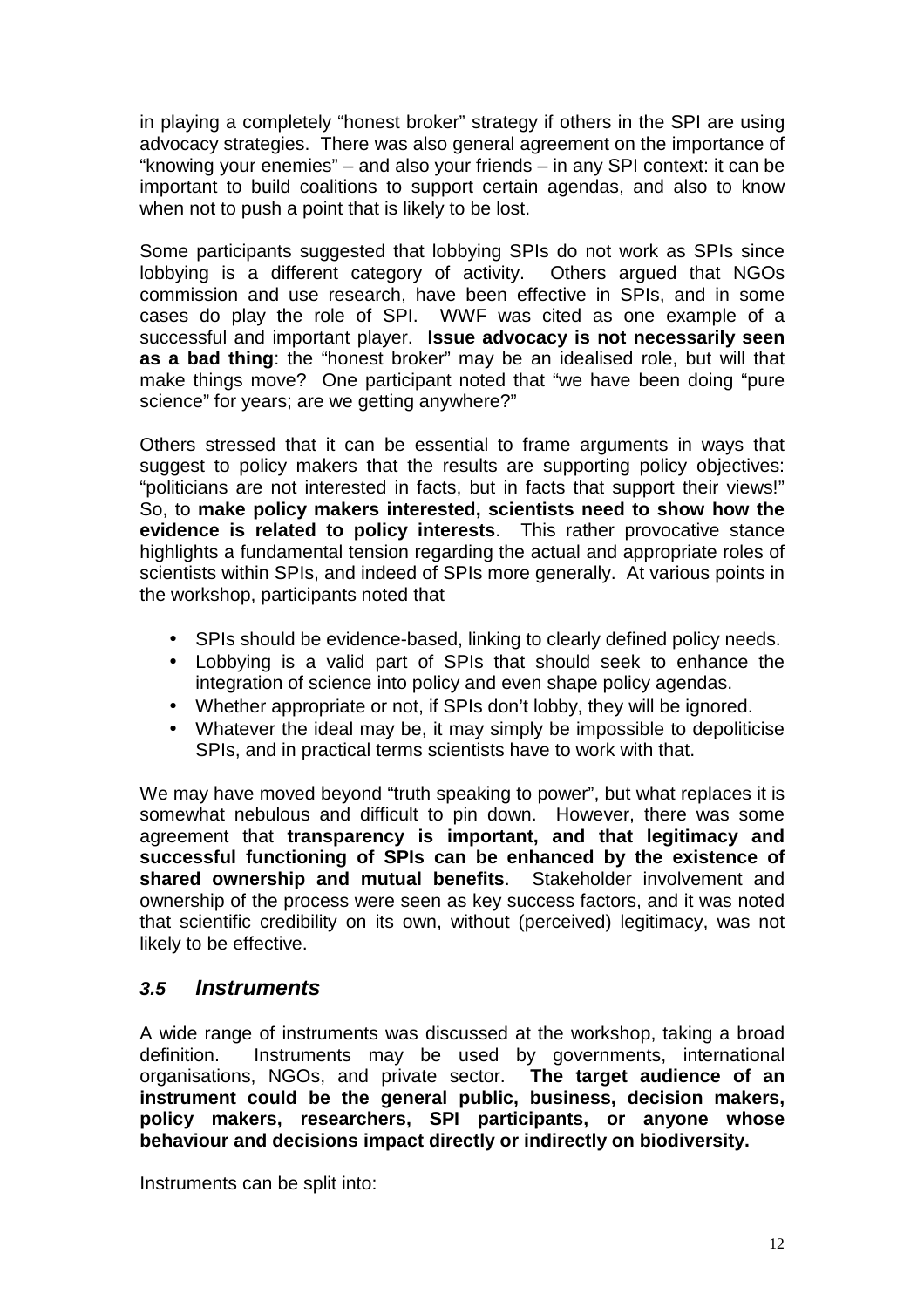- process oriented instruments e.g. platform, procedural rules, facilitator/translator
- product oriented instruments e.g. targets, indicators, policy briefs, models, economic instruments, baseline values, reference points for indicators, training, assessments

Though this split is not always clear: for example is a conference a process or a product? An alternative split (similar in practical terms, and again there would be overlap) would be to consider **instruments aiming to influence the behaviour of SPI participants, and instruments seeking to influence the behaviour of others.** 

The most widespread set of instruments are those seeking to translate or communicate science for policy needs. In many such cases the key features **are clarity and simplicity**, because policy makers are often not trained in all of the specific skills/topics they are in charge of. In this context, visual methods can be extremely powerful, and can therefore also be dangerous – care is required to avoid any misrepresentation and over simplification of messages. Even accurate depictions may provoke political backlash, as happened in relation to the "burning embers diagram", banished from the IPCC policy makers' summary as too powerfully visual and politically charged.

**The choice of the level of detail is fundamental:** for example, in the shift from raw data to indicators, and then to summaries of several indicators, clarity for policy makers is increased, but detail is lost. There is also a fundamental tension here with the communication of uncertainty, risk, and unknown thresholds. Of course these issues require huge efforts in transparency and making sure the policy side understands what the indicator is showing, and what policies it is relevant to. Making indicators simpler and more meaningful is a key to the whole process.

**Questions remain about appropriate tradeoffs between communicating uncertainty and being clear and simple.** Translating science in simple and useful terms, while still being transparent about uncertainties, can be difficult. Communicating uncertainty and presenting various options, as in the 'honest broker' model, might diminish the impact of information and its usefulness as a guide to behaviour. There are important questions regarding transparency and communication of uncertainty within a framework of 'simple message policy briefs' specifically tailored for different audiences. The "translator" role is important and challenging here. Scenarios were also considered as useful instruments in context of translation, because of their capacity to engage a wide range of stakeholders, and focus on policy relevant issues, while conveying very different perspectives and exploring areas of substantial uncertainty, but can make complex and uncertain situations appear simpler than they really are.

**Trying to include too much detail, or nuance in response to uncertainty, can result in loss of clarity and can even kill off an instrument.** The case of the AMOEBA diagram was discussed at the workshop. At the ecosystem level, with 40 familiar species, this was highly visual and effective. Breaking it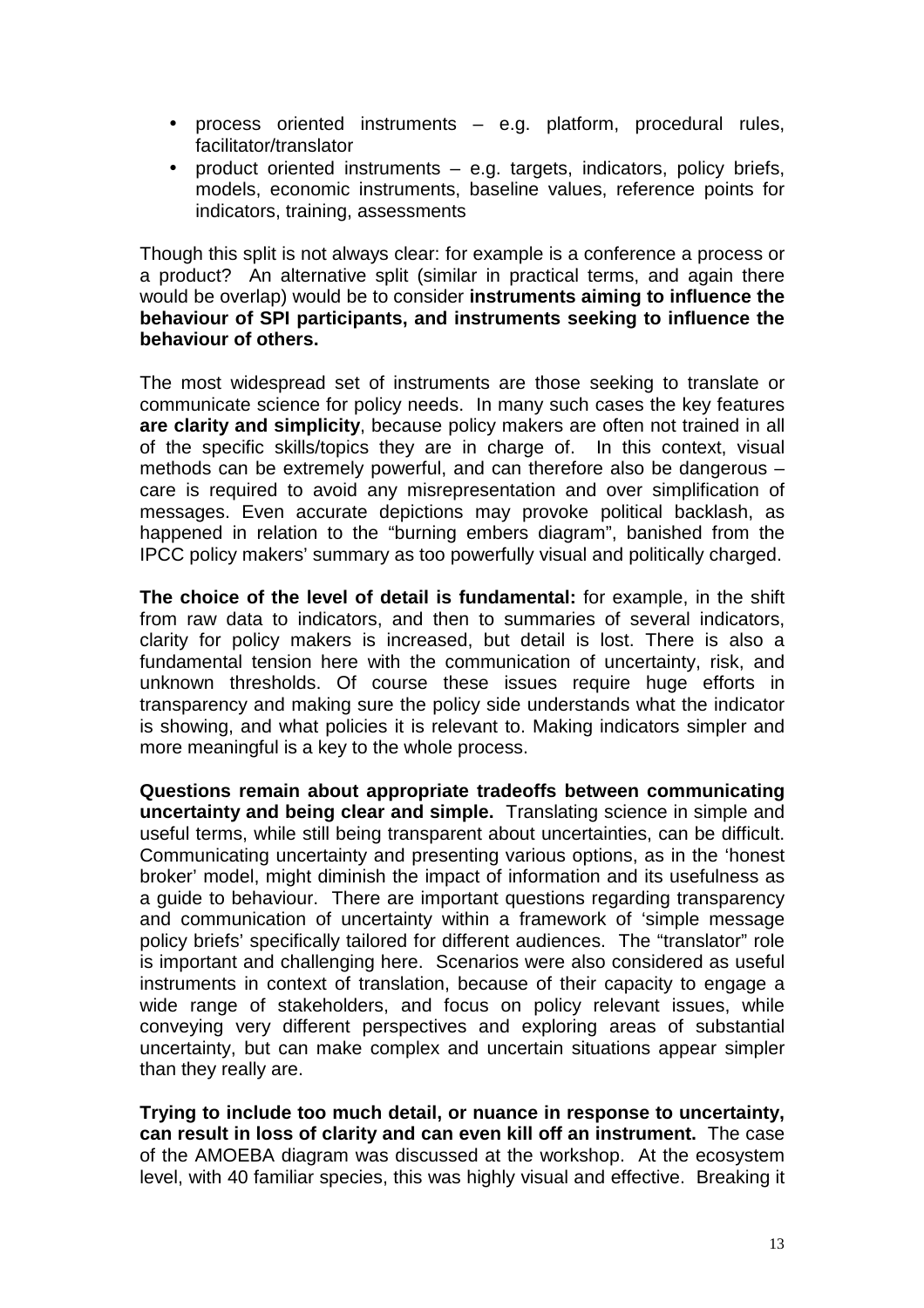down to lots of component parts for sub-areas, and adding representations of uncertainty, stretched it too far: the clarity, and therefore the whole point of the diagram, was lost – perhaps a case of "if it ain't broke, don't fix it".



#### **Figure 1: Example of AMOEBA diagram discussed at workshop (Source: ten Brink 1990)**

However **there are issues here relating to dynamics in science and policy circles, and striking the right balance between innovation and stability.** Achieving sufficient level of stability can be a challenge, because in science contexts strong emphasis is placed on novelty and publication, and there is always a dynamic towards trying new things. The same thing happens on the policy side, with new post-holders trying to make their own marks. In civil service cultures, and in political positions, where regular rotation of personnel is the norm, this can create a lack of stability. These changes also affect the SPI directly, as participants come and go, and thus investments in building trust, understanding and relationships need to be repeated on a regular basis.

On the other hand, fear of **breaking a working instrument can lead to lockin and inertia**, even if the instrument in question is demonstrably sub-optimal. For example, in the UK, some biodiversity data series run over 40 years;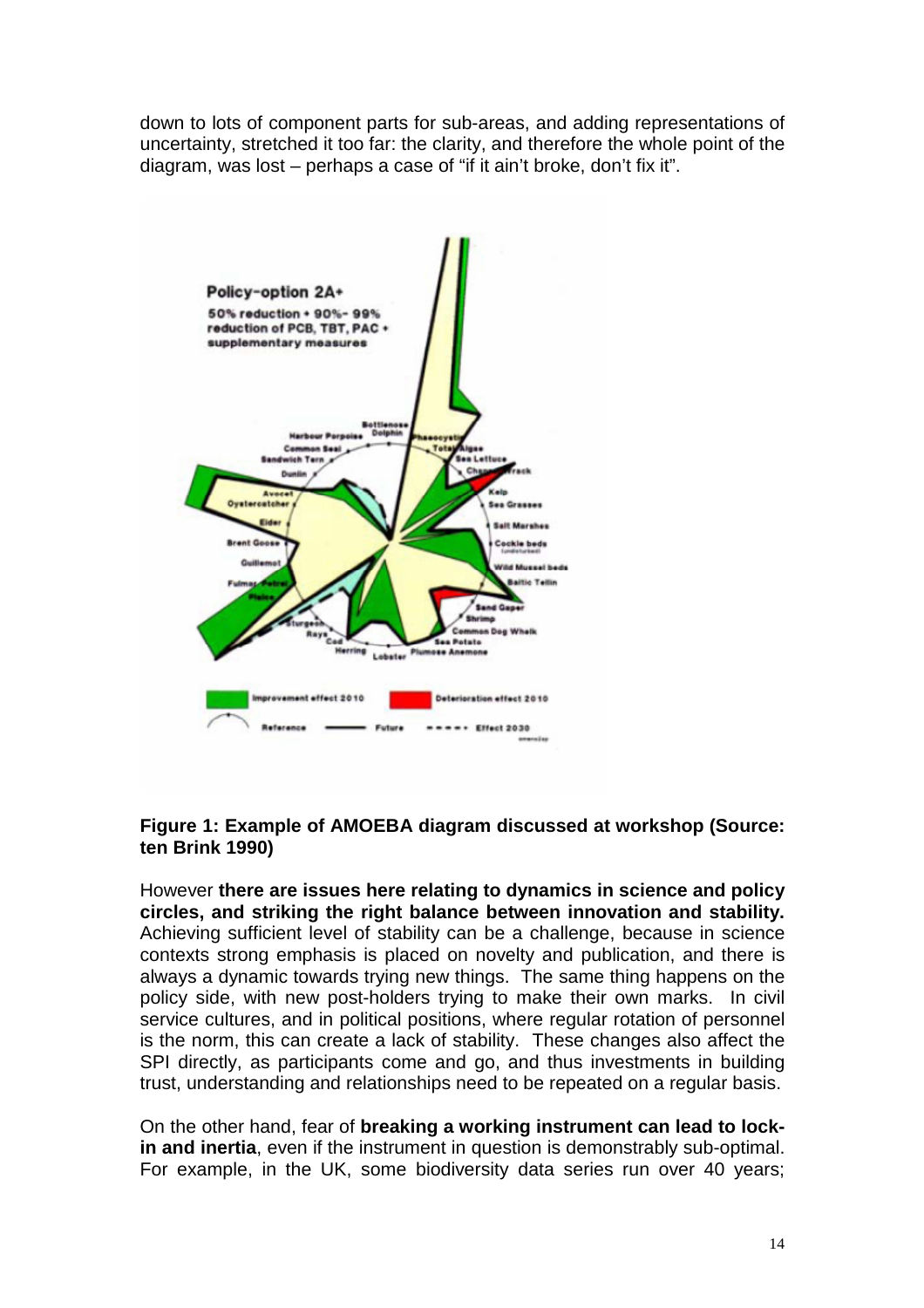although there is growing realisation that some indicators are far from perfect, there is resistance to throwing them away (e.g. wild birds indicators) – this is partly because there is inherent value in keeping a time series running, and also because it would be very political to stop the series. So there is a kind of lock-in: there are more and more indicators being added, but old ones are not actually displaced. The Natura 2000 network itself can be seen in a similar light, with resistance to any idea of shifting or trading-off sites, even though it is recognised that climate change is resulting in moving ranges for many of the target species for protection, because of fears that any renegotiation may result in a net loss from conservation in favour of development.

In addition to clear and simple communication tools, **the importance of strong and appealing symbols was stressed**. Conservation interests can be "up against" some powerful symbols – in the Lagoon of Venice case, the symbol was "saving Venice" from flooding through engineering. More generally, conservation faces symbols of economic growth, jobs, new homes and so on. The biodiversity sector has tended to stick to its flagship species symbols, and has resisted adopting others' symbols. In general the main alternative to flagship species and protected areas symbols is the ecosystem services framework, which squares up to the growth/jobs/homes symbols by demonstrating the human welfare derived directly and indirectly through the conservation of biodiversity and ecosystems. This is, however, resisted in many quarters, being seen as a challenge to the moral obligation to conserve (though the two can also be seen as complementary) and because there are concerns about the moral and practical implications of going too far down the monetisation route.

In some cases, where there are clear commercial benefits to conservation, a dual approach can be attempted without the need to invoke any non-market ecosystem services directly: "these actions will save money and protect biodiversity"; or the corporate social responsibility argument, "do it because it pays". This is fine so far as it goes, and quite likely to be successful, but there will always be tradeoffs at some relevant level beyond the simple win-win cases.

**Often, an SPI faces multiple targets for communication – academic, policy communities, landowners, industry, and media. In such cases it can be desirable to recognise the different needs and characteristics of these groups, and tailor instruments and outputs appropriately**. In the case of the British Ornithological Union, diversifying outputs for different audiences coincided with formal 'Proceedings' becoming too expensive to produce. In addition to publishing key conference papers in the leading journal IBIS, the Committee writes a policy brief based on the conference discussions, also published in IBIS. There is clear recognition of the importance of presenting science in the language of policy makers – shorter, simpler, focus on key messages. Policy briefs and product-oriented instruments targeted for different audiences may square up to the mismatches of the linear model by engaging policy actors in producing the documents, for example through extended reviews or searching for appropriate questions for assessments. This can enhance legitimacy, or conversely, can bring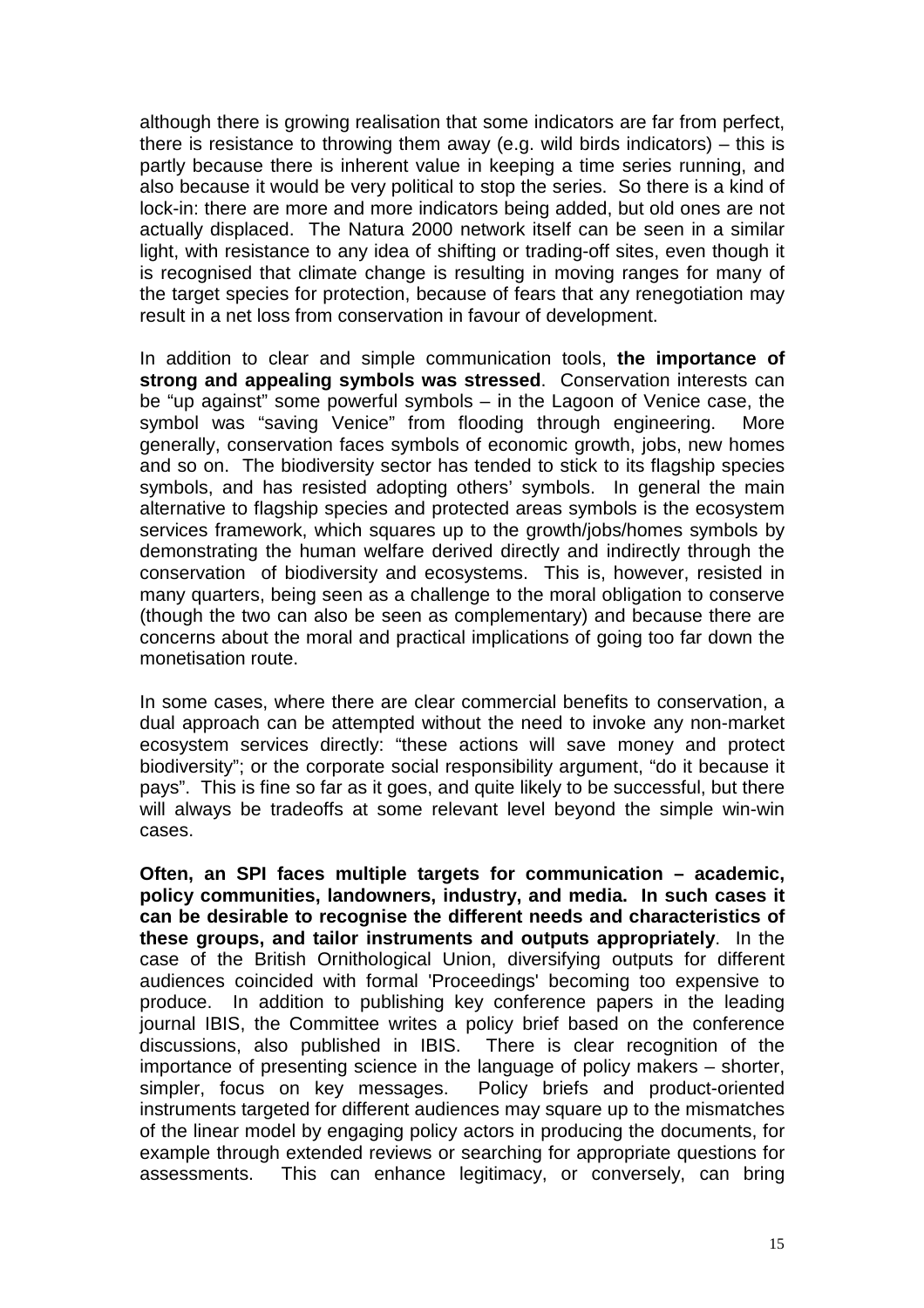problems if knowledge production and collection is carried out in biased and non-transparent ways, but results are presented as 'objective' and neutral.

### **3.6 "Luck"**

**A common feature in many of the stories was an element of serendipity at tipping points or critical moments, where the SPI was able to "break through" institutional constraints and achieve new objectives or success.** For example, in the case of the Royal Belgian Institute of Natural Sciences (i.e. Belgium's natural history museum), the fortuitous coincidence of the International Years of Biodiversity (2010) and Forests (2011) and the 50th anniversary of D.R. Congo independence (2010) provided a golden opportunity and funding to achieve a breakthrough in integrating biodiversity concerns into development projects.

But is this really luck? Any SPI that waits long enough is likely to hear opportunity knock at some point. Then, the key feature is the ability to capitalise, and this will depend on characteristics of the SPI, its people (including champions) and its instruments. There may be ways to maximise exposure to opportunities, and to plan for success when opportunities do arise. This is likely to be helped by a broad sense of ownership in the SPI, with individual actors able to bring opportunities to the table in a timely fashion and with an appropriate system of response.

### **3.7 Emerging issues**

While recognising the importance of matching policy needs so that research has a policy basis, there was agreement that research funding should not be exclusively policy-led. SPIs also have a role to play in horizon-scanning and creating an evidence base for emerging issues. Here science is viewed as a form of direction, developing evidence that may become useful sometime. It can be difficult to bring emerging issues to the surface and give them an audience, and SPIs can have an important role in knowledge brokerage. It was also noted that policy priorities are often volatile, and that a broad base of science is required in "responsive" mode, ready to deal with new requests. However, it was also suggested that many such shifts are really changes in emphasis and framing, not in fundamental substance (e.g. "resource efficiency" is not a new concept, just a slightly altered perspective on an older one).

On the other side of this coin, scientists come to policy makers with their own ideas and hobby horses (as in the squirrel contraception case): some of these are early warnings and it is important that policy makers take notice – so how, in a SPI, do you tell when to listen to the novel idea, and when you're dealing with a crackpot?

This is one area where the role of the translator can help, to a degree, by explaining and interpreting for all parties. Researchers may not understand the policy priority; policy makers may not understand the evidence base. Part of the translator role is bridging this gap, including by creating and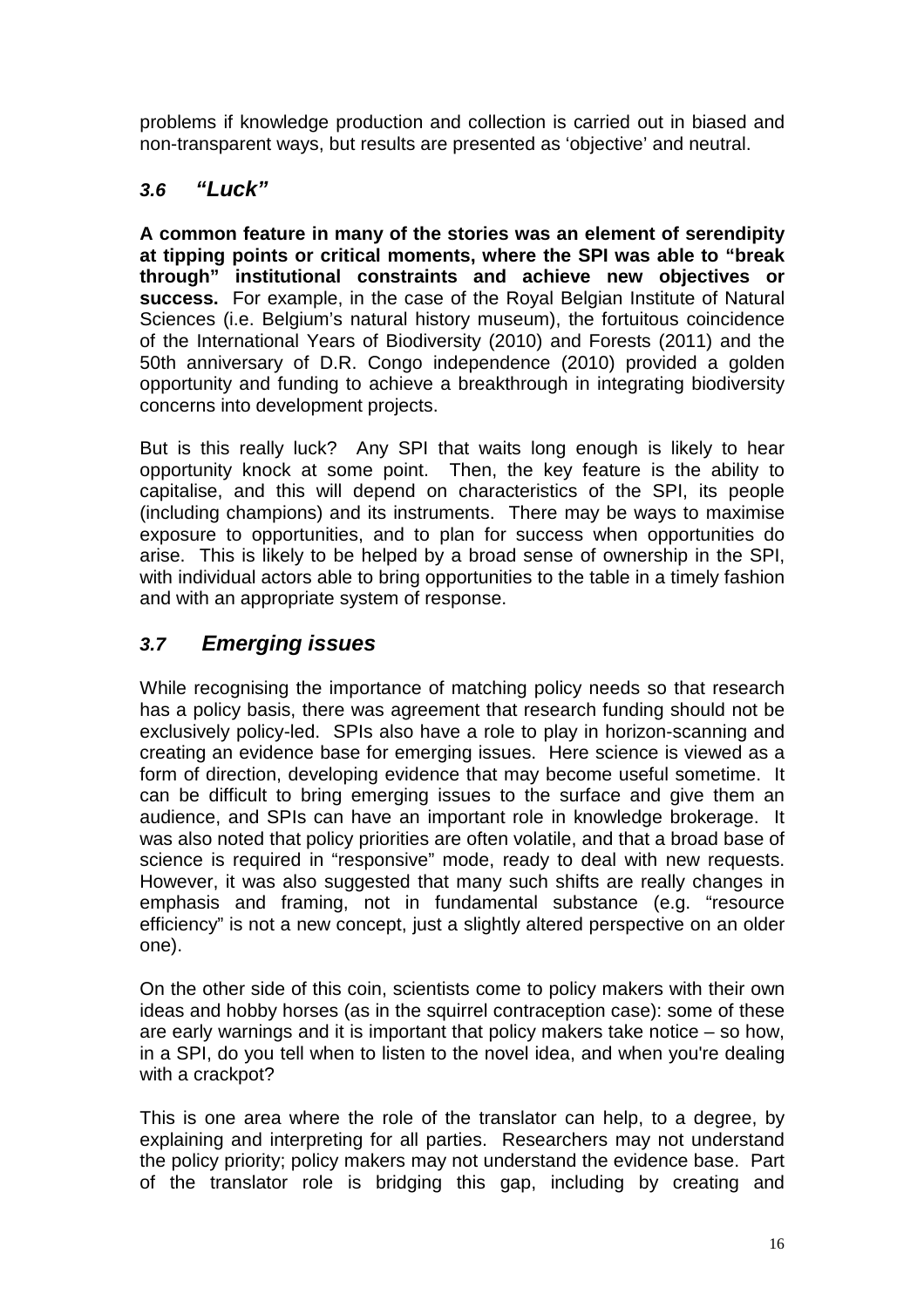communicating indicators and other instruments. **More generally, SPIs can act as a reality check and filter for policy makers** – if the group of scientists can see the novel point, then it's probably worth a look. Against this, we can note the risk of paradigm-breaking concepts being rejected by scientists heavily steeped in a particular tradition and world view.

Similar issues can arise with the case of policy lock-in when (the interpretation of) science turns out to be wrong, or incomplete: the example of the carbonneutrality of biofuels was noted. The EU policy towards biofuels hangs on some evidence that has been progressively discredited, but it is politically very difficult to effect changes in policy once a target is set in place. Better application of checks and balances up front may help to avoid problems, but this can be difficult where the demand for clear, policy-relevant information is pressing.

As well as science issues and evidence, there are also emerging or latent SPIs. In fact all SPIs have latent potentials, until they start to fulfil a certain function: even SPIs with certain well-established functions will have several potential new avenues. Individual networks of contacts, including metanetworks / social networks, can be powerful latent SPIs. An SPI may be absent, or not functioning well, but may then suddenly take off in response to a new policy need or emerging issue. The dynamics of this process are important, and inevitably a bit random, but actions can be taken to facilitate such events – building databases of contacts, skills and interests, clearing house mechanisms – that can in themselves be viewed as instruments used by the initiating SPIs or individuals.

# **4. Evaluation of SPIs**

Science-policy interfaces can be categorised and assessed based on various characteristics, including their:

- structure (institutional arrangements for SPI, e.g. intergovernmental panels like IPBES),
- internal processes (interaction processes leading to creation of outputs and impacts, e.g. procedures to communicate),
- functions (the stated objectives of SPI, e.g. knowledge generation),
- outputs (products of SPI, e.g. reports),
- other instruments or tools that SPIs use to encourage policies and behaviour that reduce negative human impacts on biodiversity (e.g. scenarios, targets, indicators)
- actual impacts on behaviour or policy

Evaluation can be formal and/or informal, internal and/or external. The framework is crucial: some participants suggested that **there should always be peer review involved**, never purely self-regulation, although the value of internal review was also recognised.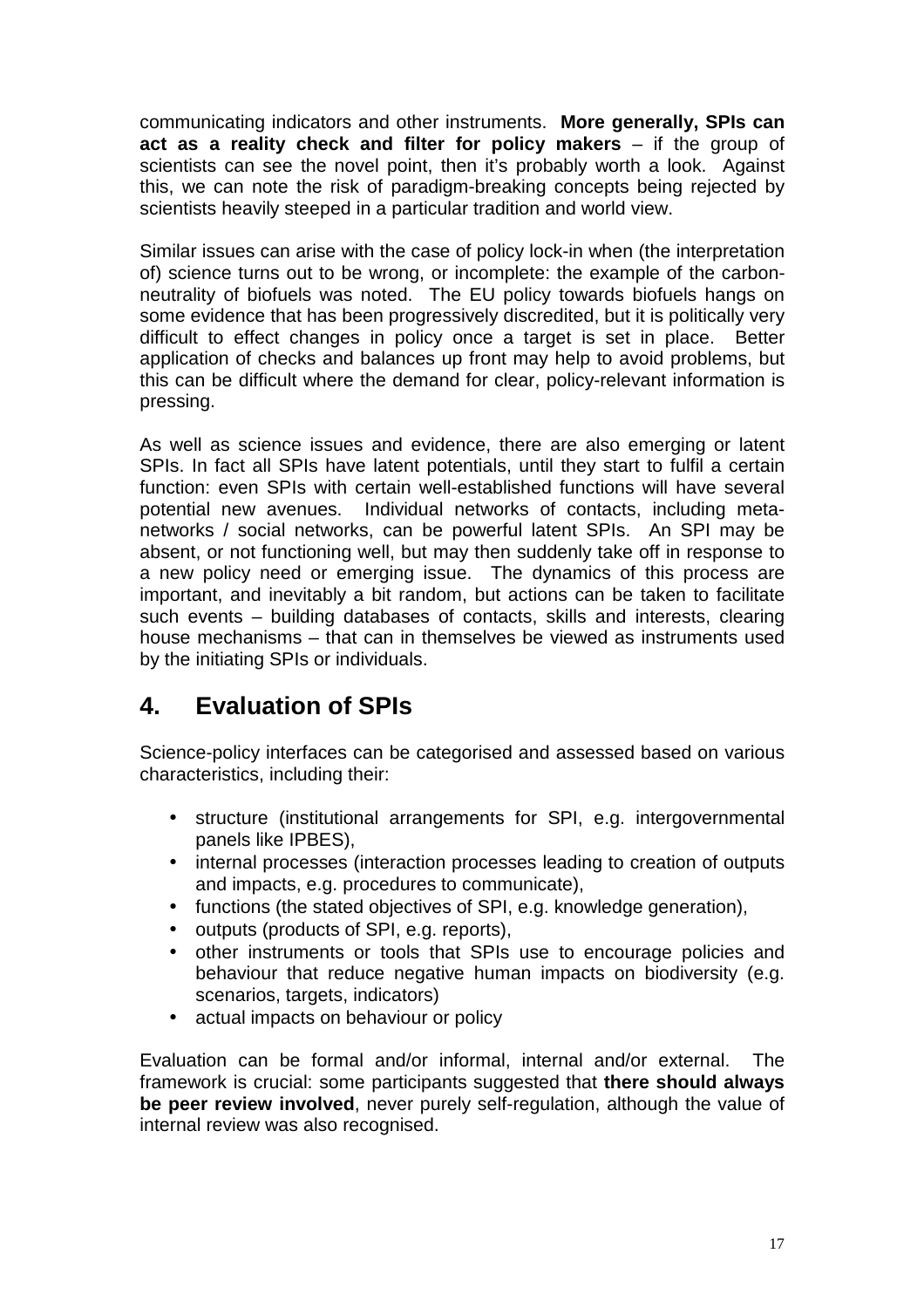The introduction of peer review adds another dimension of actors to the SPIs and this in turn may bring complications. Particular problems can arise if the credentials of the reviewers are rejected by some participants (for example if generalists are reviewing the work of specialists), **although extended peer review was seen as increasingly important.** Extended peer review means that the output is reviewed not only by the science community, but also by other interested stakeholders (Functowicz & Ravetz 1993). Extended review is often partly developed, but it is usually a struggle to get this done: scientists can resist the idea ("who are you to review my work?"), although nowadays there is much more informal peer review by public and media. This 'informal extended review' is not always carried out in a constructive way, and the growing danger of "trial by blog", often involving vested interests, unconstructive criticism, and even ad hominem attacks, was flagged as an issue of increasing relevance to SPIs active in high-salience policy domains.

Evaluation can be very difficult in some cases, for three main reasons. Firstly, evaluation has to be done in relation to a set of goals for the SPI, and if these are not clear, it is hard to know how the evaluation should be carried out. Exante work on goals and ambitions is important for evaluating formal structures, though obviously this does not apply to spontaneous SPIs. The goals need to explain the targets, the scale (local-national-global), and perhaps the methods/instruments to be used. Often instruments are more easily considered as processes than as outcomes, especially if outcomes occur only after significant delay.

**This leads to the second issue, timing, because the desired effects may be quite long-term, while the evaluation requirement may be more immediate** (in order to feed back to changes in the SPI). In such cases, some proxy measures indicating likely future impacts may be needed, perhaps measuring process rather than outcome. Participants noted that the formal evaluation of SPIs should not occur too early – these things take time, and room must be left for the initial phases and teething troubles to pass. However, the value of early evaluations is that they can direct and improve future efforts of the SPI.

**Thirdly, the boundaries of assessment can pose problems where the sought impact depends on a complex network of events only some of which are within the (partial) control of the SPI**. Again, proxy measures may be needed to show if the SPI has performed its role adequately, irrespective of the actual outcomes depending on wider factors.

The above considerations highlight some of the complexity involved in evaluating the performance of SPIs. Formal measurement may often be hard and/or costly, requiring consideration of complex chains leading to outcomes. In some cases, educated judgement may be a sufficient form of evaluation. For example, in the case of the British Ornithologists' Union, the number and calibre of annual conference attendees, and the strong involvement from the policy side, including a Minister opening and attending a conference, seem to be a sufficient indicator that the SPI is playing a policy-relevant role;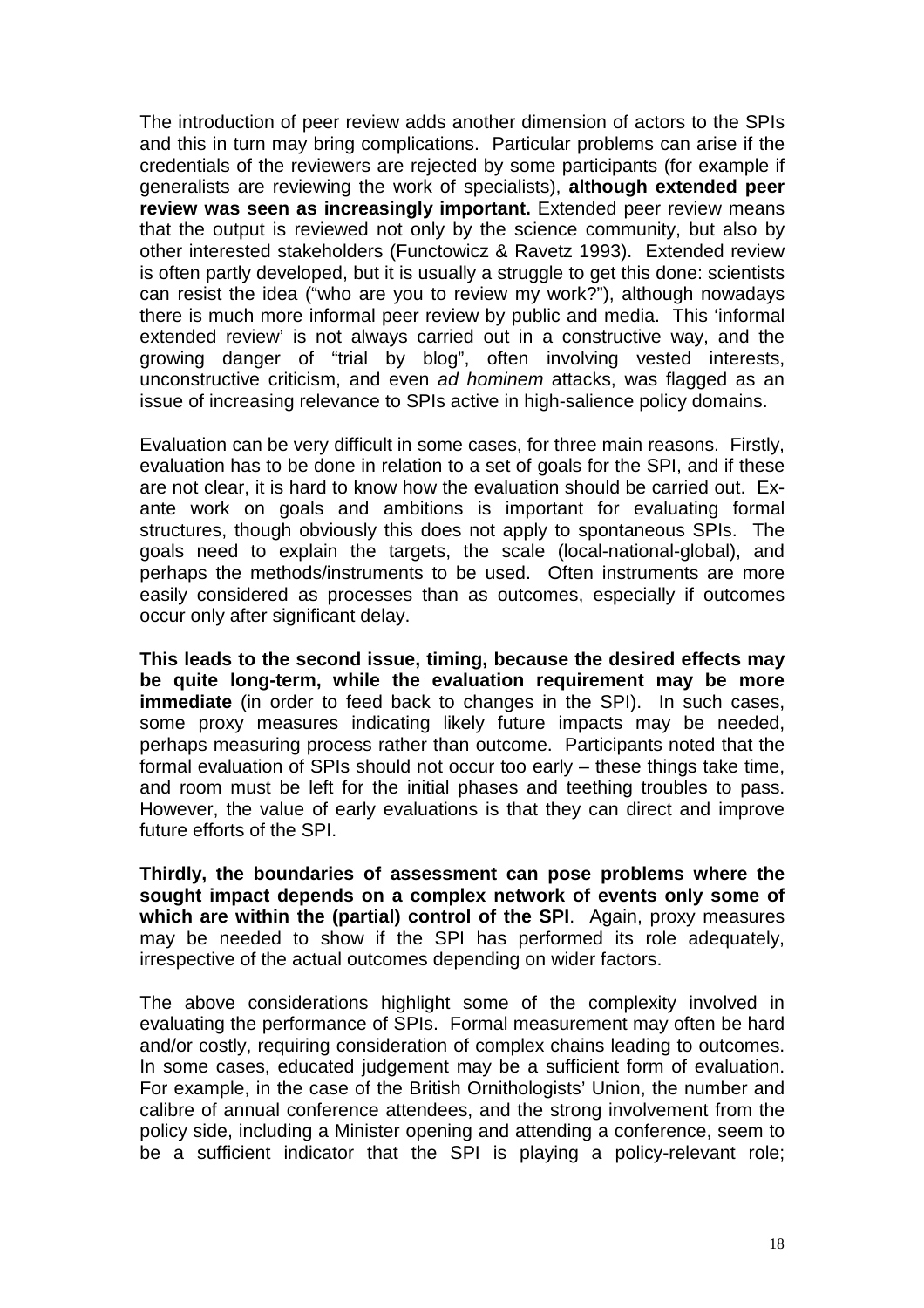attempting to follow through from conferences and reports to specific policy impacts would be extremely difficult.

In practice, it is difficult to separate evaluation criteria for SPIs from those for instruments: really the objectives are similar, and it is the scale or frame of analysis that differs.

### **4.1 Framework for evaluation criteria**

**Credibility, Relevance and Legitimacy (CRELE) form a potential framework of evaluation criteria for SPIs** (see Cash et al. 2003). Workshop participants were broadly supportive of CRELE as an evaluation framework, but felt that it needs to be operationalised and 'unpacked', in order to be useful.

In general, credibility links to how practices of knowledge production are perceived: are they robust, or do they fail to produce unbiased and accurate knowledge? It should be noted that different actors might perceive credibility differently. Relevance entails the usefulness and usability of the knowledge offered by SPIs. Legitimacy links to inclusivity of the science-policy processes.

There is a sense in which all three characteristics are needed – for example the idea that credibility without legitimacy is unlikely to work. On the other hand, there can be a hierarchy: it could be argued that relevance is paramount – without a clear link in to the policy world, there is little point in evaluating the other criteria, because the SPI will be unlikely to have any practical impact. Then again, a credible and legitimate SPI may evolve to become relevant under certain conditions.

Based on the workshop, we developed an initial matrix for establishing evaluation criteria. On one dimension, we divided the criteria according to overarching credibility, relevance and legitimacy categories. On another dimension, we consider SPIs in relation to their structure, function, process, outputs and outcomes (Table 2). We acknowledge that some of the categories in the table overlap, but consider that these distinctions are nonetheless useful when thinking about evaluation criteria for SPIs. It should be noted that the table only presents categories under which evaluation can be considered – we have not yet established appropriate metrics or indicators for each criterion.

The next step for this thread of research within SPIRAL is the determination of appropriate metrics. In this, we will need to acknowledge that the different criteria might play out differently in different contexts, and some criteria may be more meaningful in some contexts than in others. The criteria have their limitations not only regarding diverging meaning across contexts, but also all the criteria may not be achieved by same SPI. Instead there are likely to be trade-offs between different criteria, as discussed in the next section. Further research in SPIRAL should consider how trade-offs can be overcome, and how appropriate balances can be struck. Identification of criteria and trade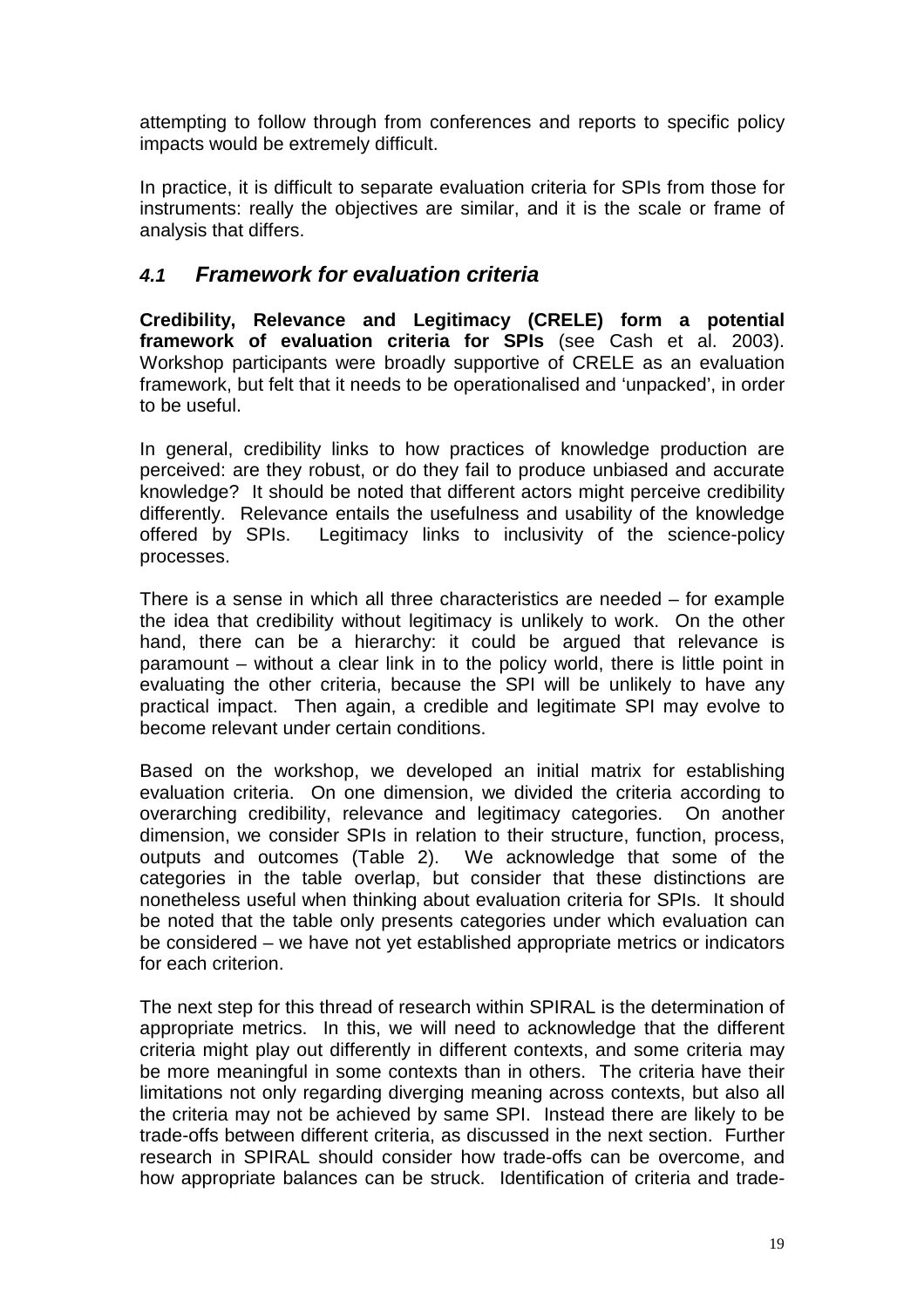offs can help creating evaluation procedures for SPIs, and, from a research perspective, may help to explain successes and failures of SPIs.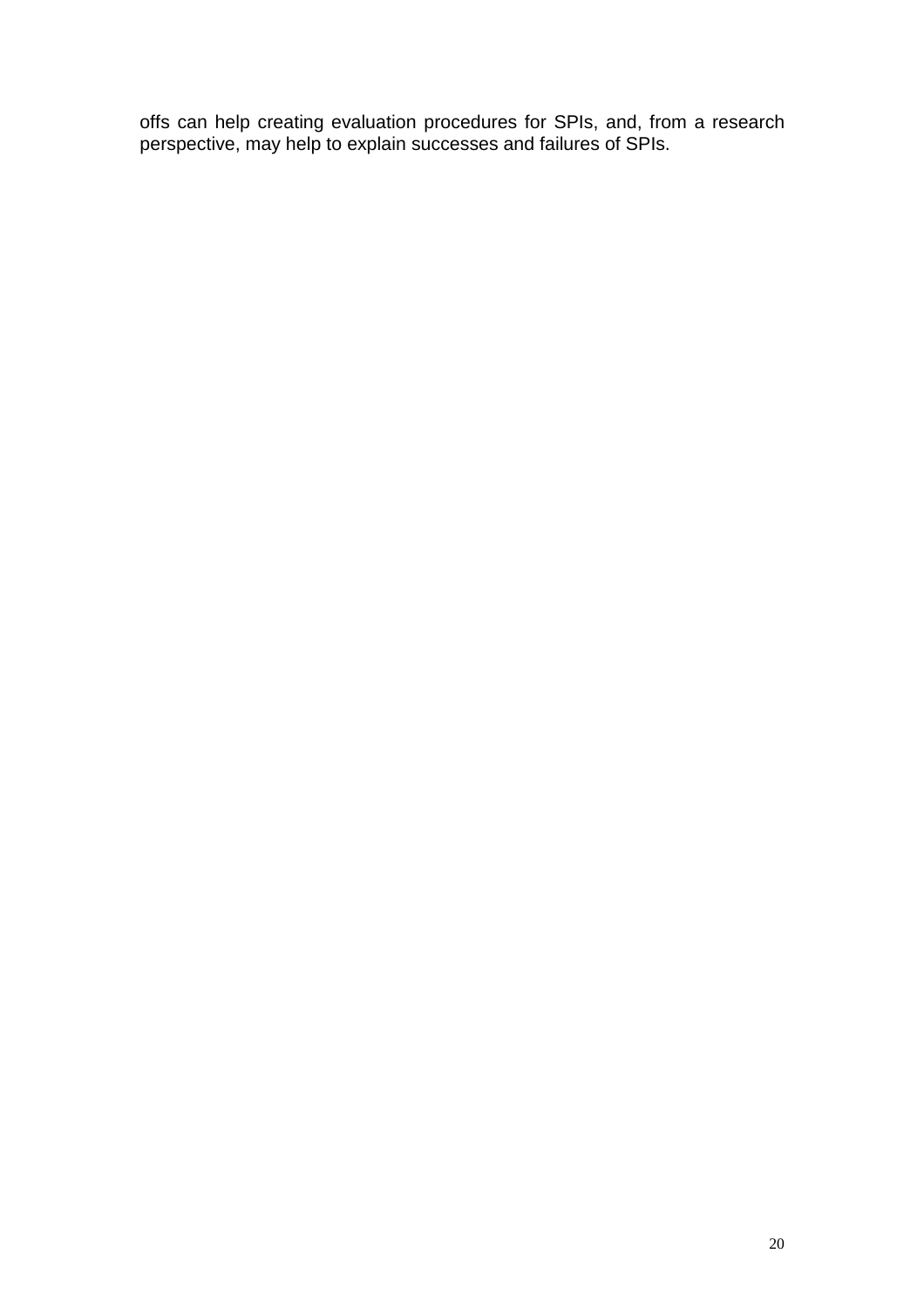|                                                                                                                                             | Relevance                                                                                                                                                                                                                                                                                                                                                                                                        | Legitimacy                                                                                                                                                                                                                                                                                                                                                                        | <b>Credibility</b>                                                                                                                                                                                                                                                                                                                                                                               |
|---------------------------------------------------------------------------------------------------------------------------------------------|------------------------------------------------------------------------------------------------------------------------------------------------------------------------------------------------------------------------------------------------------------------------------------------------------------------------------------------------------------------------------------------------------------------|-----------------------------------------------------------------------------------------------------------------------------------------------------------------------------------------------------------------------------------------------------------------------------------------------------------------------------------------------------------------------------------|--------------------------------------------------------------------------------------------------------------------------------------------------------------------------------------------------------------------------------------------------------------------------------------------------------------------------------------------------------------------------------------------------|
| <b>Structure</b><br>Institutional<br>arrangements<br>that have<br>been set up<br>and<br>developed to<br>achieve the<br>goals of the<br>SPI. | - Structural connections<br>between science<br>(supply) and policy<br>(demand)<br>- Open mindedness to<br>new policy connections<br>- Trust to policy side<br>when they present views<br>on demand<br>- SPI and the knowledge<br>it produced is trusted by<br>policy side<br>- Media relationships<br>- Communication<br>adapted to the scale of<br>operation<br>- Communication is<br>timely in both directions | - Inclusiveness of the<br>SPI structures to new<br>members<br>- Charismatic leaders,<br>able to bridge<br>constituent communities<br>- Incentives for scientists<br>and policy actors to<br>participate in SPIs<br>- Stakeholder<br>involvement and<br>ownership of the process<br>- Incentives for various<br>groups to participate to<br>SPI                                    | - Open institutional framing<br>- Clarity of the roles of<br>members within SPIs<br>- Independency of the SPI from<br>political and other instances<br>- Competence and capability<br>(of decision-making) of SPI<br>members<br>- Acceptance among members<br>to use various kinds of material<br>- Some stability in personel and<br>ideas<br>- Credibility differs for different<br>audiences? |
| <b>Function</b><br>Stated<br>objectives of<br><b>SPI</b>                                                                                    | - Functions address<br>existing gaps and are<br>relevant for society<br>- Used instruments<br>suitable for the purposes<br>of the SPI<br>-Clear and explicit<br>objectives<br>- Methods for review and<br>willingness to change<br>objectives and learn<br>within SPI                                                                                                                                            | - Functions take account<br>variety of perspectives                                                                                                                                                                                                                                                                                                                               | - Fit for purpose<br>- Functions of SPI meet with<br>the objectives and views of its<br>members<br>- Continuance of SPI within the<br>same objective domain                                                                                                                                                                                                                                      |
| <b>Processes</b><br>Interactions<br>leading to the<br>production of<br>outputs and<br>impacts                                               | - Processes open for<br>policy actors<br>- Checking and<br>reviewing policy needs in<br>collaboration with<br>stakeholders<br>- Well timed policy<br>interventions<br>- Ability to anticipate<br>policy interests<br>- Preparing to take<br>advantage from windows<br>of opportunity                                                                                                                             | - Timing of the<br>interaction, are all<br>parties involved all the<br>time<br>- Sharing knowledge and<br>trust within the SPI<br>- Stakeholder<br>involvement and<br>ownership of the process<br>- 'Early barrier<br>breakdown meetings'<br>- Use of third party<br>'translator'<br>- Integration of divergent<br>individual world views.<br>- Systems of conflict<br>resolution | - Transparency of the SPI<br>processes<br>- Continuous quality<br>assessment system in place<br>regarding research and<br>knowledge used in the SPI<br>- Continuous evaluation,<br>planned well in advance and<br>built into the framework of the<br><b>SPI</b><br>- Inside view, self-assessment<br>- Guidance to use the self-<br>assessment criteria to avoid<br>misinterpretations           |
| <b>Outputs</b><br>Products<br>(e.g. reports)<br>of SPIs                                                                                     | - Clarity, clear<br>definitions, user-<br>friendliness of the output<br>- Outputs (e.g. reports,<br>but also presentations)<br>for stakeholders in a<br>language and style<br>understandable for<br>different target<br>audiences                                                                                                                                                                                | - Extended stakeholder<br>reviews                                                                                                                                                                                                                                                                                                                                                 | - Reports peer reviewed<br>- Outputs explore the issue not<br>from narrow, but from variety of<br>perspectives<br>- Uncertainties and divergent<br>views are communicated.<br>- SPI is efficient in producing<br>outputs /supporting instruments                                                                                                                                                 |
| <b>Outcomes</b>                                                                                                                             | - Impact of the SPI in<br>relation to its goals                                                                                                                                                                                                                                                                                                                                                                  |                                                                                                                                                                                                                                                                                                                                                                                   |                                                                                                                                                                                                                                                                                                                                                                                                  |

# **Table 2: Evaluation criteria for science-policy interfaces**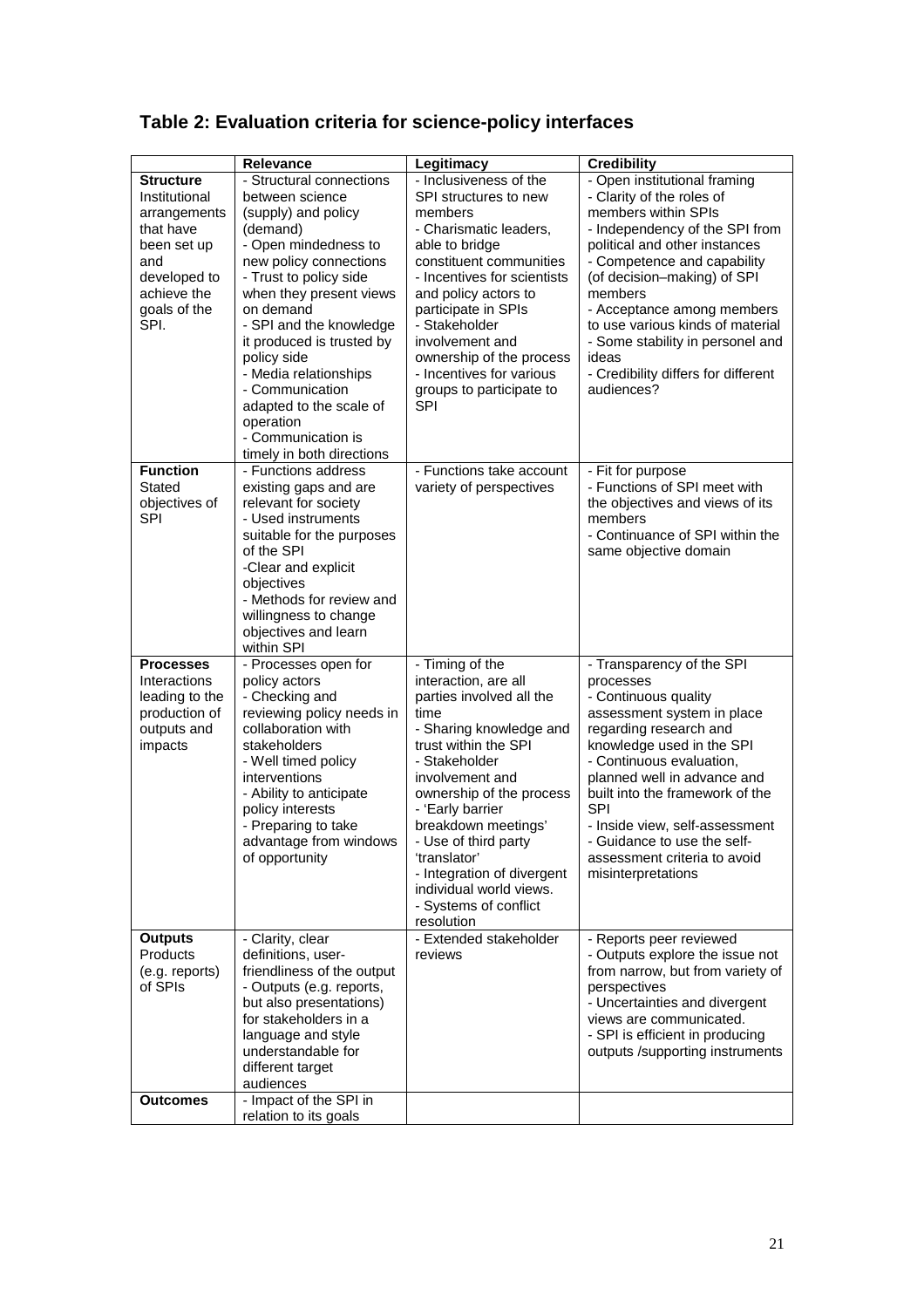### **4.2 Potential tradeoffs between criteria**

There are likely to be trade-offs between the evaluation criteria developed in Table 2. This is a matter for research, in particular through examining how the criteria relate to success or failures of SPIs under certain circumstances. The discussion here is based on thought experiments, and the ideas still have to be explored against empirical evidence. This is one of the goals of the second workshop. Below, we outline some possible tradeoffs among the evaluation criteria presented in table 2.

1. **Systems of checks, audits, review processes and balances enhance credibility, but may reduce timeliness and therefore relevance**. Also building legitimate SPIs with broad incorporation of stakeholders takes time. Thus, legitimacy may suffer, if SPIs aim for relevant policy interventions through rapid responses. Furthermore, an SPI's ability to produce outputs efficiently and in time is seen to enhance credibility and relevance. However, the peer- and extended review processes and exploration of various data and material increase credibility and legitimacy, but can bring challenges to timeliness and efficiency of producing outputs (relevance). Similarly, in some cases a SPI may be pressured by fast policy and media needs, and thus they have to publish premature results. If errors are made, this may decrease credibility of the SPI in the long term.

2. **Increasing relevance through stronger links to policy could decrease some of the legitimacy and credibility of the SPI**. Meeting the needs of policy 'demand' would increase the relevance of the interface. However, legitimacy problems could arise in relation to actors not included in the science-policy links, and who feel that they have something to say about what kind of science and policy should be involved. Credibility could become a problem if various audiences feel that research efforts are too much determined by the policy links, and especially if the produced knowledge seems to be serving some political end. However, good transparency could decrease the problems of credibility rising from close policy-science links.

3. **Enabling new members and interests to get involved in the SPIs can be seen as an important issue for building more legitimacy**. On the other hand, solid expertise and clear roles of different kinds of people within an SPI have positive implications for credibility, and there may be costs (in resources and in effectiveness) to increasing the size of the SPI. **Loss of continuity if roles are regularly reallocated could be a challenge, and/or the competence and capability of the members overall could be diluted**. Thus there could be a tradeoff between legitimacy (inclusivity) and credibility/relevance (continuity and competence) here. On the other hand, there could be advantages to fresh blood and to the insurance value of having spare capacity.

4. It is increasingly recognized that outputs should explore the issues from variety of perspectives and also communicate uncertainties of scientific results to audiences. This can be seen to increase credibility. However, the importance of clear and simple messages is also highlighted. Userfriendliness and clarity of messages increase relevance, as different policy actors can have easier access to the results. Thus, **there might be a**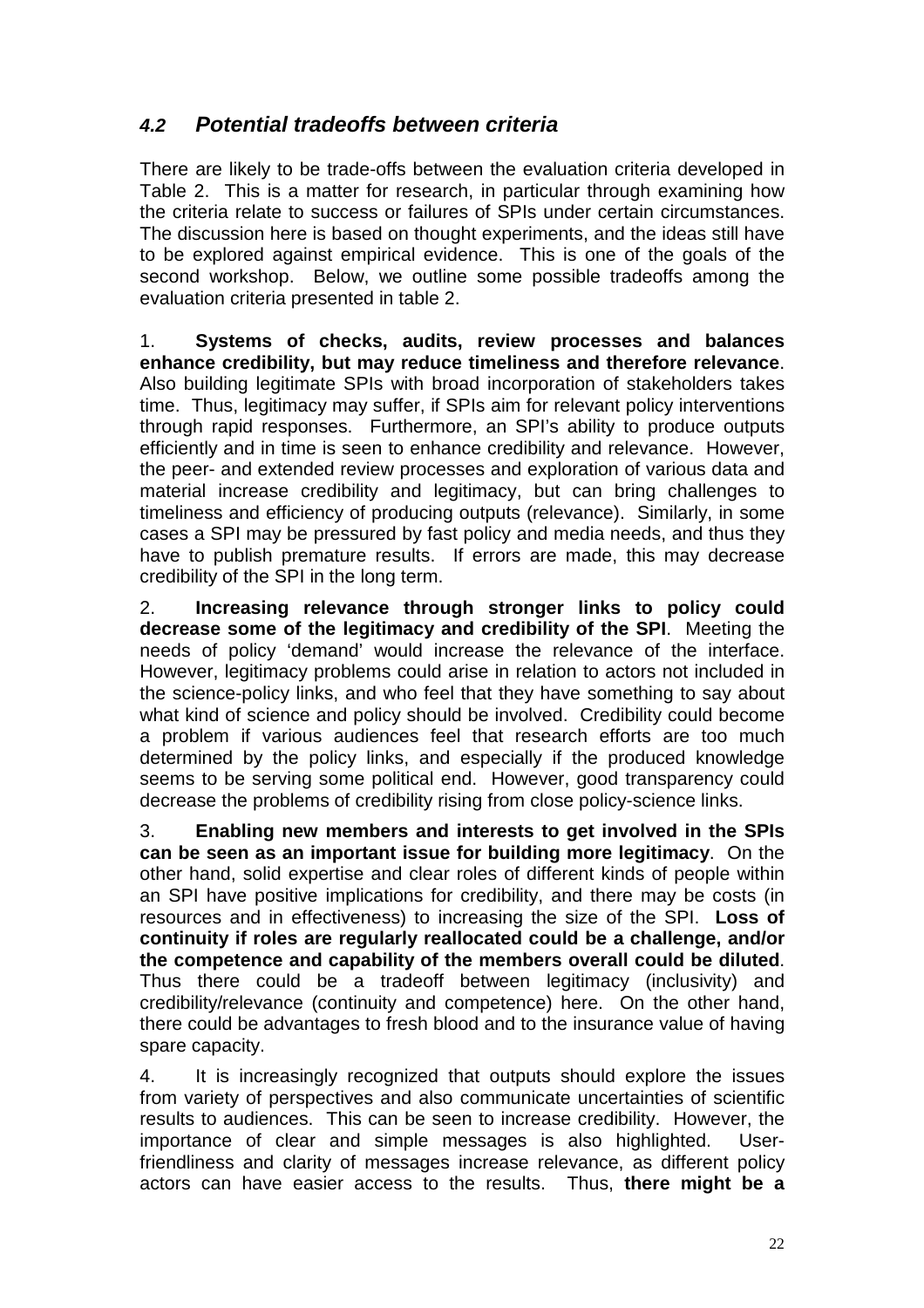#### **tradeoff between clarity of messages (relevance) and communication of uncertainties and exploring variety of perspectives (credibility)**.

**5.** Policy briefs often include policy suggestions. These issues are seen to increase relevance of the SPIs. However, difficulties may arise as these policy recommendations are coming from a certain direction, world view or paradigm. **It is difficult to keep policy recommendations clear of positioned normative content and this exposes SPIs to criticism regarding legitimacy and credibility.** 

6. **There might be tradeoff between continuity/stability and learning/change in relation to SPI functions**. Learning and acknowledging policy needs and gaps with SPI functions increases relevance. Policy needs can change rapidly, and thus there is a challenge of continuous update of SPIs in relation to their activities. On the other hand, continuity and stability with the same objectives increases credibility of SPIs in the long run. SPIs become well known and trusted through time. Thus, the tradeoff might exist between continuous update of objectives and modus operandi to meet the policy needs (relevance) and continuity and trust of the SPI (credibility).

7. The importance of strong leaders was taken up in the workshop, and **leadership was seen as important for effective work of SPIs**, as strong leaders can push the issues forward, and hence increase the relevance of the SPI. **However, if an SPI becomes too closely identified by its leaders, this may provide a target for attack for any "enemies" representing other paradigms** or interests, for example claiming that the SPI is not credible or legitimate being dominated by only a few actors, or even via ad hominem attacks.

8. **It was noted in the workshop that third party translators and building common understanding among participants increases legitimacy of the SPI. However, compromise may mask the divergent views of participants on the issue**. Exploring and taking account all the possible view points and problem definitions could take considerable amounts of efforts and time. Thus, there may be tradeoff between emphasizing singularity (efficiency and relevance) and exploration of all perspectives (legitimacy). Similar issues arise with conflict resolution mechanisms and building joint understanding or consensus.

9. It was noted that evaluation should not occur too early and time should be given for SPI to become 'settled'. However, it was also noted that early evaluations could improve the performance of SPI by directing it to better match the policy contexts. Thus, **there might be tradeoff regarding the point of evaluation**. This trade-off could be partly resolved by making early evaluations focus more on processes than outcomes of SPI, and by carrying them out internally.

These are just some examples of possible tradeoffs: as the term suggests, there is a balance to be struck. The "optimal" point in any given situation is likely to be strongly context-dependent, and this will need to be taken into account in developing the framework for evaluation.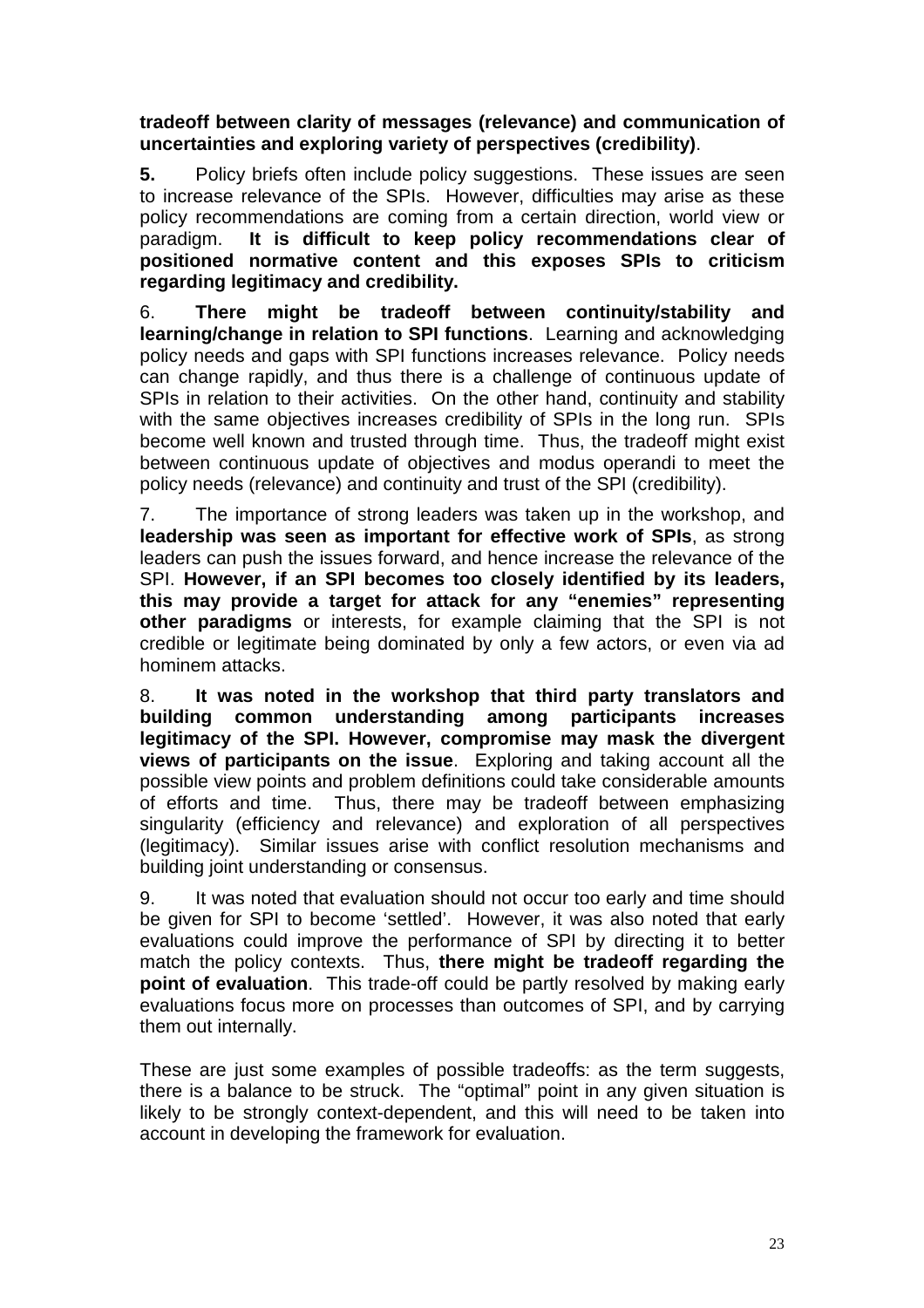# **5. Conclusions**

This first workshop was primarily exploratory in nature, seeking to draw out some complex research issues relating to the ways in which SPIs can influence behaviour in more or less successful ways, and to ways in which these roles may be assessed. The results give rise to some interim conclusions, and to refined categories for further research through the remainder of the project.

Stakeholder involvement, clearly vital to the success of SPIs, is not a straightforward issue. If some groups are disengaged, others may consider the SPI as biased. But increasing the number of participants in SPIs may reduce the efficient operation of the SPI. Providing motivations for stakeholders to participate may be challenging for diverse groups. Successful resolution of these challenges was considered as a key success factor for SPIs. In this context, key individuals - translators, champions and strong leaders - may all have important roles to play. Squaring up to these issues early in the development of a SPI, for example through "early barrier breakdown meetings" to clarify different roles and building common understanding about the issues, can help to avoid problems and feed in to developing communication strategies and placing the SPI in relevant policy contexts.

Independence of SPIs from particular political perspectives is often considered as important. However, despite the ideal of neutral and disinterested scientist, in practice SPIs may have to present information in policy-relevant framings and even engage in lobbying. Skilful balancing between independence, stakeholder involvement, and policy connections to achieve relevance (with policy connections), legitimacy (with stakeholder engagement) and credibility (with independence) provide another set of key challenges. Well-timed and smooth connections between science and policy, and co-evolution and dialogue between supply and demand, lay the foundations for success. It was noted in the workshop that luck plays a role in effective SPIs, and building capacities to take advantage of windows of opportunity can be important.

It is important that SPIs be well grounded in the context of (political) decisionmaking processes in order to increase relevance. But they can also have a role in horizon scanning and setting research agendas. Maintaining a research programme independent of immediate policy needs is important, because it can explore emerging issues, produce knowledge less constrained by short-term policy framings, and trigger changes in relevant questions for policy actors.

Regarding evaluation, it was noted that formal evaluation is quite rare, but can be very useful. Performance should not be assessed too early, as the outcomes from SPI take time to emerge, but process-oriented evaluation can be useful at all stages. Evaluation requires a clear framework of objectives, and indeed one of the benefits of evaluation can be the reflection entailed by the requirement to specify what the goals are.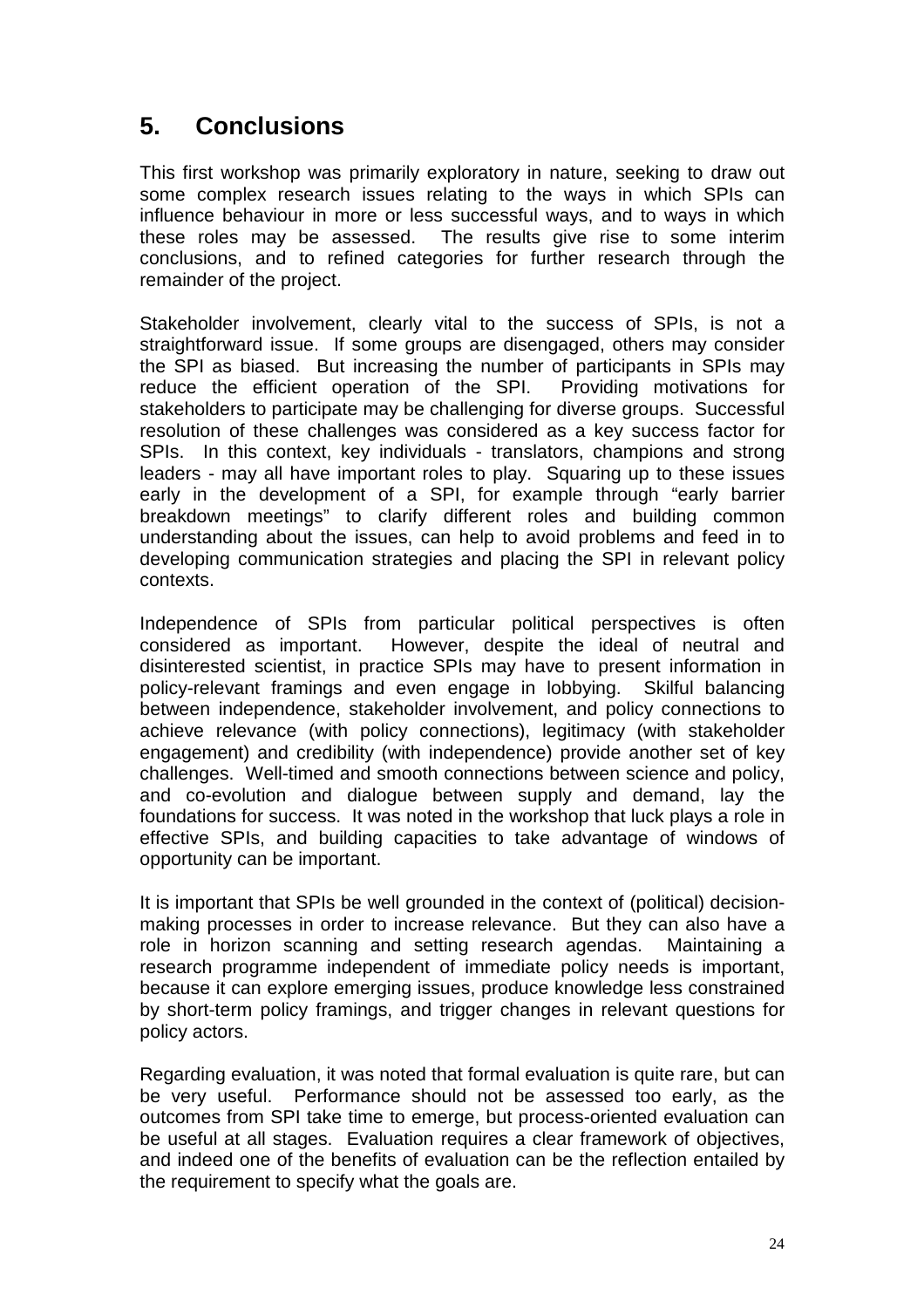Further work for SPIRAL includes elaboration of the draft performance criteria and developing metrics for their implementation. It is likely that the same criteria and/or metrics will not be identically suitable in all cases, but must rather be tailored in context-dependent ways. Research will encompass exploration of the relevance of the criteria in different contexts, and in particular how the features of SPIs link to success or failure, using empirical cases, via interviews and the second workshop, which will focus on verification of the developed criteria. The tradeoffs presented in section 4.2 will also be explored through the empirical assessment.

### **References**

Cash, D.W., W.C. Clark, F. Alcock, N.M. Dickson, N. Eckley, D.H. Guston, J. Jager & R.B. Mitchell. 2003. Knowledge systems for sustainable development, Proc. Natl. Acad. Sci. 100 (14): 8086–8091.

Funtowicz, S.O. and J.R. Ravetz. 1993. Science for the post-normal age. Futures 25(7):739-755.

Guston, D.H., 2001. Boundary organizations in environmental policy and science: an introduction. Sci. Technol. Hum. Values 26 (4): 399 – 408.

House of Commons Environmental Audit Committee (2007) The UN Millennium Ecosystem Assessment. First Report of Session 2006–07 http://www.publications.parliament.uk/pa/cm200607/cmselect/cmenvaud/77/7 7.pdf

Pielke, Roger A. 2007. The Honest Broker: Making sense of science in policy and politics. New York: Cambridge University Press.

Van Kerkhoff, L & Lebel L 2006. Linking knowledge and action for sustainable development. Annual Review of Environment and Resources. 31: 445-477.

Yearley, Steven. 2002. The Social Construction of Environmental Problems: A Theoretical Review and Some Not-Very-Herculean Labors. In Sociological Theory and the Environment: Classical Foundations, Contemporary Insights. (eds. Dunlap R.E., F.H. Buttel, P. Dickens & A. Gijswijt). Pp. 274 – 285. Rowman & Littlefield Publishers.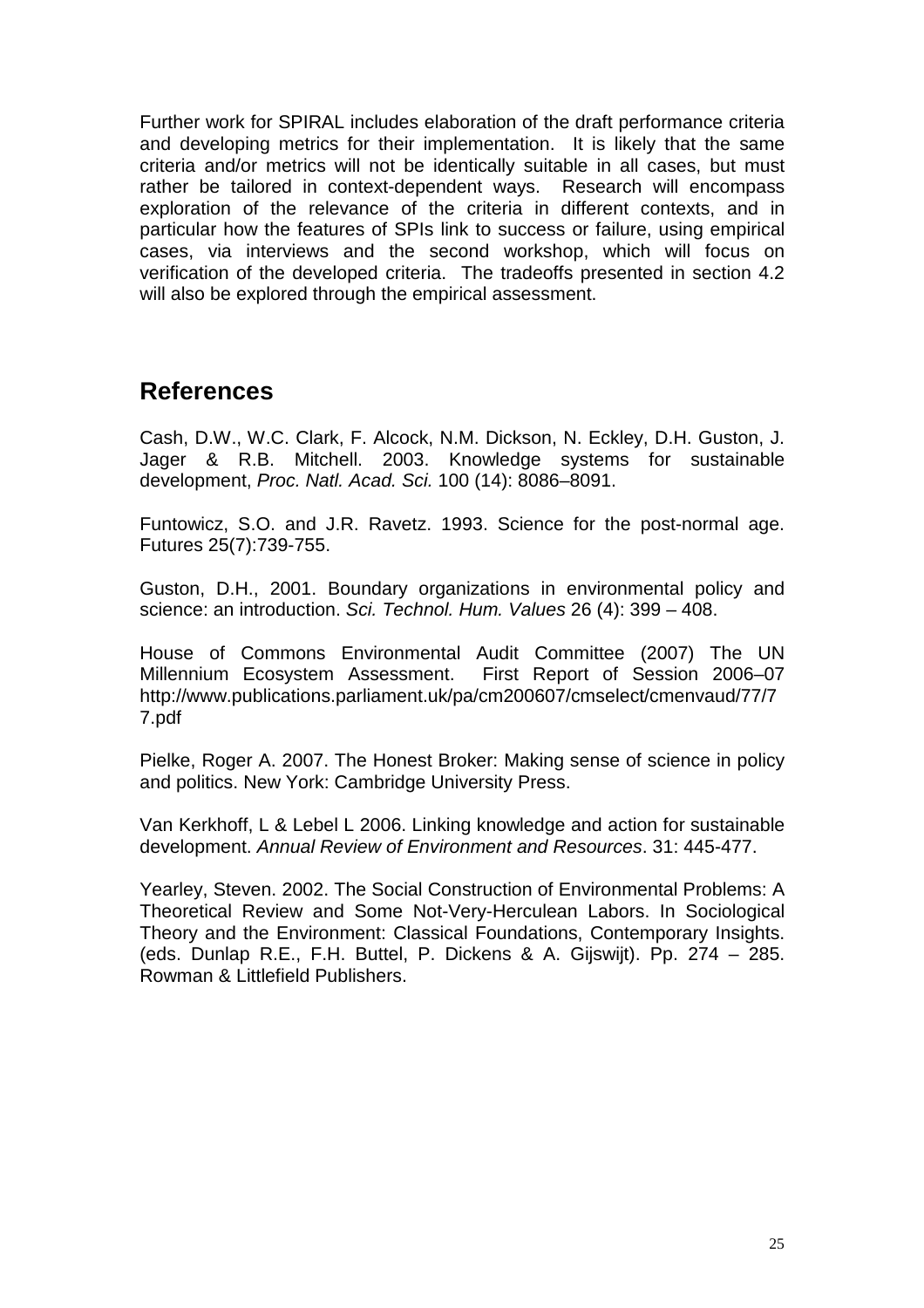## **Annex 1: Plenary, Evaluation system for IPBES**

The SPIRAL workshop included a plenary brainstorming session on a possible design of an in-built evaluation system for IPBES (Intergovernmental Science-Policy Platform for Biodiversity and Ecosystem Services). The plenary was organized around describing the aims of IPBES (as currently discussed in international negotiations), and considering how these aims or functions could be evaluated.

Four objectives of IPBES were discussed at the workshop. These were:

1) to identify knowledge gaps and identify further research needs regarding biodiversity and ecosystem services,

2) to conduct regular and timely assessments of biodiversity and ecosystem services at global and regional scales

3) to support policy development by helping policy to uptake knowledge,

4) to identify points of improvement regarding IPBES' capacities as a SPI.

Questions to consider regarding evaluation of IPBES included:

- Looking at the questions asked and answered by IPBES, in particular regarding their relevance for society and policy.
- Ensuring traceability and transparency of concepts and results published by IPBES.
- Scanning whether the IPBES' view on knowledge gaps meets results of other assessments.
- Setting up an ongoing internal evaluation for IPBES processes and outcomes.
- Assessing whether IPBES work is seen as relevant for (and by) governments.
- Assessing the independence of IPBES
- Assessing whether IPBES has mechanisms to engage stakeholders in knowledge production processes and takes account of forms of knowledge from outside scientific communities.
- Have the IPBES assessments contributed to changes in policies?
- Have IPBES-initiated processes led to improved capacities of some actors to take account of biodiversity and ecosystem services?
- Quality of the timely and regular assessments should be ensured by peer-reviewing the science backing up the assessment, and the